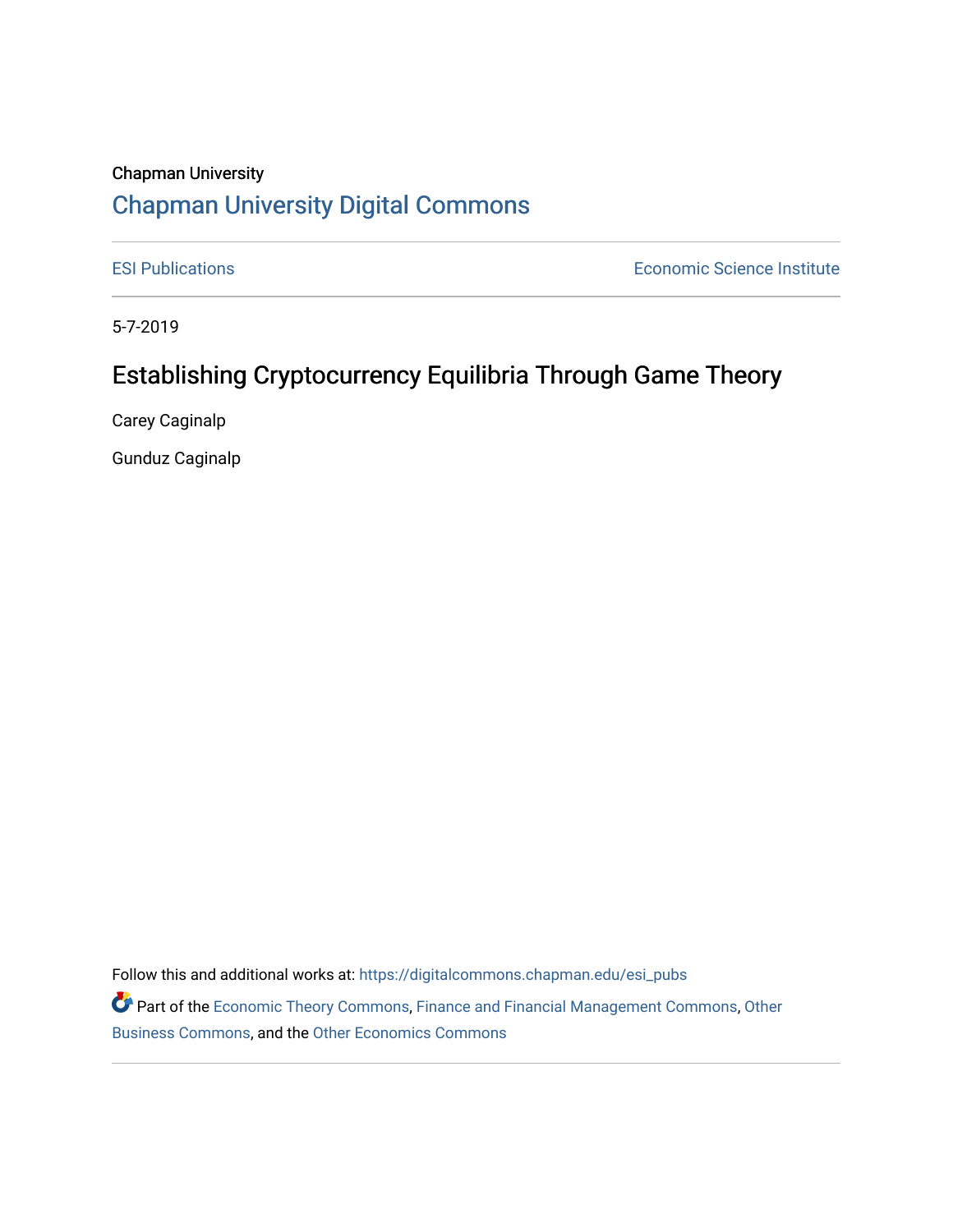# Establishing Cryptocurrency Equilibria Through Game Theory

## **Comments**

This article was originally published in AIMS Mathematics, volume 4, issue 3, in 2019. [https://doi.org/](https://doi.org/10.3934/math.2019.3.420) [10.3934/math.2019.3.420](https://doi.org/10.3934/math.2019.3.420)

## Creative Commons License



This work is licensed under a [Creative Commons Attribution 4.0 License](https://creativecommons.org/licenses/by/4.0/).

Copyright The authors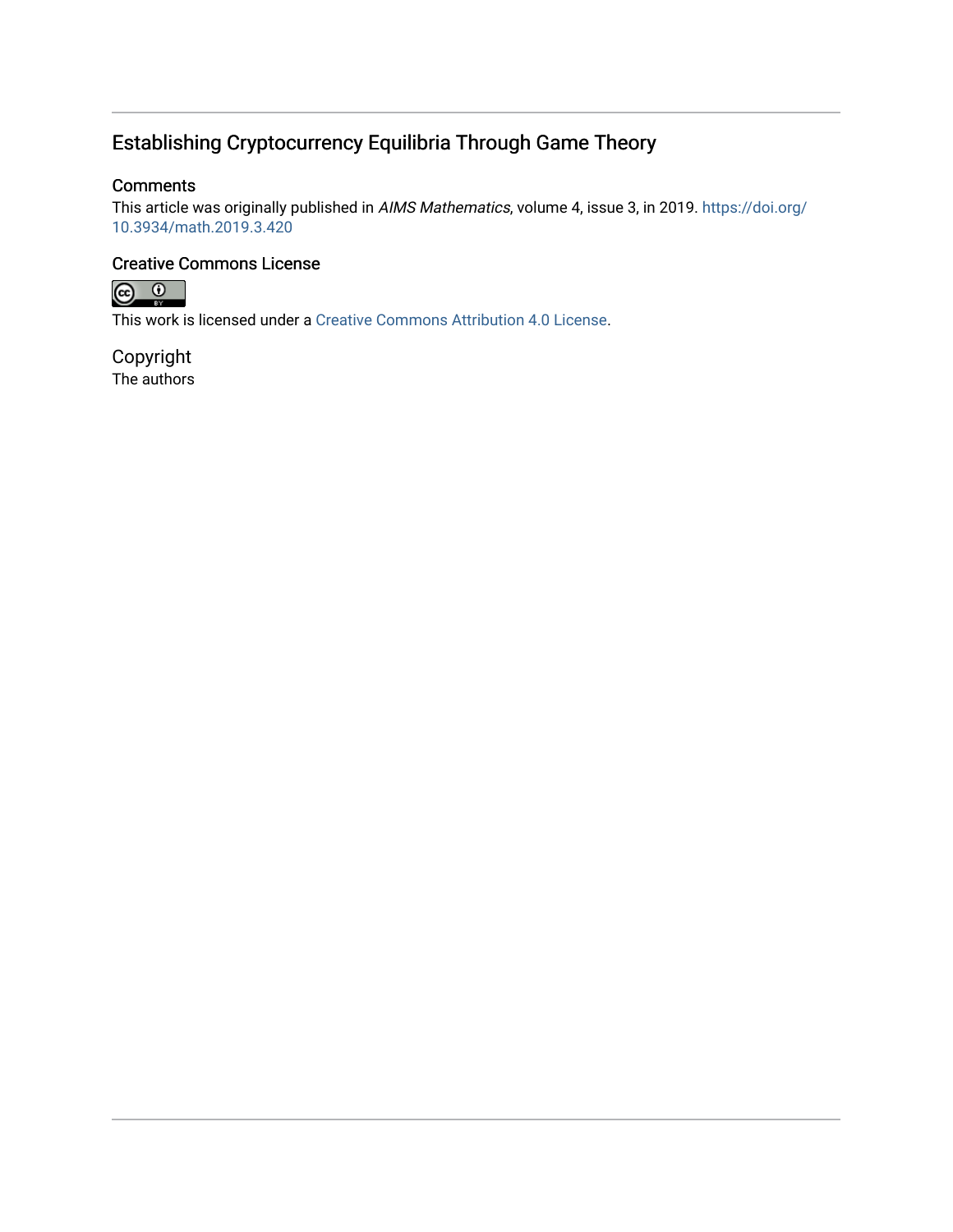

AIMS Mathematics, 4(3): 420–436. DOI:10.3934/[math.2019.3.420](http://dx.doi.org/10.3934/math.2019.3.420) Received: 02 March 2019 Accepted: 25 March 2019 Published: 07 May 2019

http://[www.aimspress.com](http://www.aimspress.com/journal/Math)/journal/Math

*Research article*

# Establishing cryptocurrency equilibria through game theory

# Carey Caginalp<sup>1,2,∗</sup>and Gunduz Caginalp<sup>1</sup>

<sup>1</sup> University of Pittsburgh, Mathematics Department, 301 Thackeray Hall, Pittsburgh, PA, USA

<sup>2</sup> Chapman University, Economic Science Institute, 1 University Drive, Orange, CA, USA

\* Correspondence: Email: carey caginalp@alumni.brown.edu.

Abstract: We utilize optimization methods to determine equilibria of cryptocurrencies. A core group, the wealthy, fears the loss of assets that can be seized by a government. Volatility may be influenced by speculators. The wealthy must divide their assets between the home currency and the cryptocurrency, while the government decides the probability of seizing a fraction the assets of this group. We establish conditions for existence and uniqueness of Nash equilibria. Also examined is the separate timescale problem in which the government policy cannot be reversed, while the wealthy can adjust their allocation in reaction to the government's designation of probability.

Keywords: mathematical finance; game theory; cryptocurrency; optimization Mathematics Subject Classification: 91A05, 91A80, 91B26, 91B30, 91B50

## 1. Introduction

Cryptocurrencies have evolved into a new speculative asset form that differs from others in that most represent no intrinsic value; they cannot be redeemed by a financial institution for any amount [\[1\]](#page-13-0). The roller-coaster ride of Bitcoin prices<sup>\*</sup> from \$6,000 to \$20,000 back to \$6,000, with bounces in between, all during the period from October 2017 to July 2018, was shadowed by other major cryptocurrencies [\[17\]](#page-14-0). This has been accompanied by the general feeling in government, business and academia that the speculative fever is of concern only to those who own the cryptocurrencies. There is some justification for this perspective as the total market capitalization of all cryptocurrencies is now only about \$131 billion, so that large moves in the cryptocurrency price are not likely to have a significant impact on the world's stock and bond markets. However, this impact will present a significant risk to the world's markets if the market capitalization of the cryptocurrencies increases significantly. During the dramatic round trip of Bitcoin between \$6,000 to \$20,000, the market capitalization of all cryptocurrencies nearly doubled in six months. Moreover,

<span id="page-2-0"></span><sup>∗</sup> In March 2019, Bitcoin hovered near \$3,800.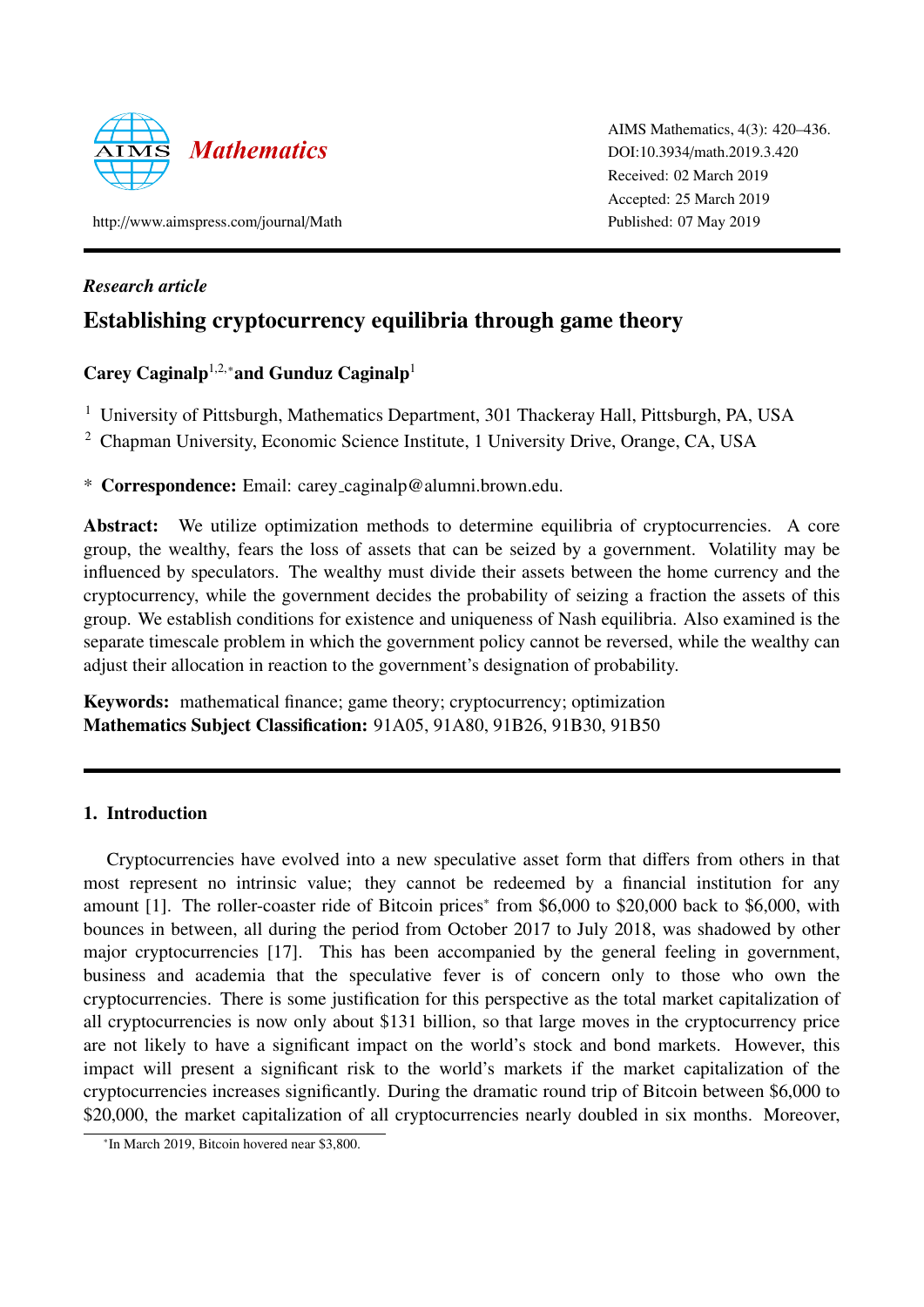10,000 Bitcoins were used to purchase two pizzas in the first transaction in 2010 [\[32\]](#page-14-1). If people gradually become more comfortable with cryptocurrencies, as they did with internet shopping, it is likely that the market capitalization could grow to a few percent of the \$75 trillion Gross World Product (GWP) as the fraction of the world's savings that is under threat by government seizure, high inflation, etc., is certainly at least this fraction (as discussed further below). At this point, large price changes in cryptocurrencies would likely have an impact on the broader markets.

It is thus important to understand the factors behind the market capitalization and price of cryptocurrencies. With all other assets there is some theoretical methodology to determine the value, which is at least a first step estimating the trading price. For example, the value of a stock is assessed by measures such as the expected dividend stream and other measures (see Graham [\[21,](#page-14-2) [22\]](#page-14-3), Luenberger [\[27\]](#page-14-4), Bodie et al. [\[4\]](#page-13-1), and Wolpert et. al. [\[39\]](#page-15-0)). Even beyond these calculations, a shareholder is *de facto* part owner of a corporation, and shareholders can – and do – collectively exercise their rights assured by law. By contrast, a typical cryptocurrency does not assure the owner of any rights. Furthermore, there is no corporate governance at all. The "miners and developers" – whose names are usually not disclosed – get together and decide essentially on the supply (e.g., by introducing a related cryptocurrency that they term a "fork"). Unlike corporate actions in which shareholders can demand a vote, e.g., for directors via a proxy battle, it is not even clear which, if any, nation's laws apply. Thus, the absence of an intrinsic value of a cryptocurrency means that the usual traditional finance methods, such as those introduced by Graham ( [\[21,](#page-14-2) [22\]](#page-14-3)), are inapplicable.

Our analysis begins with a game theoretic examination of the motivations of three groups that are the key players. For a core group, the basic need for a cryptocurrency arises from the inadequacy of the home currency and banking system [\[33\]](#page-14-5). There are also a significant number of people who are not able to obtain a credit card or even open a bank account in the US, for example [\[38\]](#page-15-1). In many countries, owning large amounts of the currency can present a significant risk. There is the possibility of expropriation by the government, sometimes in the guise of a corruption probe. The government could institute policies in which inflation is very high, e.g., the extreme example in Venezuela [\[20\]](#page-14-6) where hyperinflation decimated any individual savings. Onerous taxes can be placed by the government on the wealthy. Thus a group of people in the world have rational reasons to replace their country's currency with one that is outside the control of their government or financial institutions, even if it presents some risk. Once it is transferred to cryptocurrency, they would have the option of buying a more reliable currency or asset in another country. We denote this group by  $W$  (the "wealthy"). Returning to the point made above, there is a substantial amount of the world's wealth (including individual's whose assets are not large) that is in this situation. Many of these people, however, are not yet comfortable with or knowledgeable about cryptocurrencies. As they feel more comfortable, a greater fraction of this wealth may move into cryptocurrencies, inflating the market capitalization, perhaps to a few percent of the world's GWP.

The second group,  $D$ , represents a government that is totalitarian, at least with respect to monetary policy, so that its citizens are not free to transfer their wealth into other, more reliable national currencies. There is a probability, *<sup>p</sup>*, that the government can initiate policies that will deprive citizens of a fraction *k* of their wealth, e.g., by printing money. This possibility is noted by the wealthy,  $W$ , who must make a decision on the fraction of their assets, denoted 1 − *x* held in the home currency and the remainder, *x*, in cryptocurrency, which presents risks of its own due to the volatility. The government,  $D$ , exhibits risk aversion as with any financial entity. After all, its existence is dependent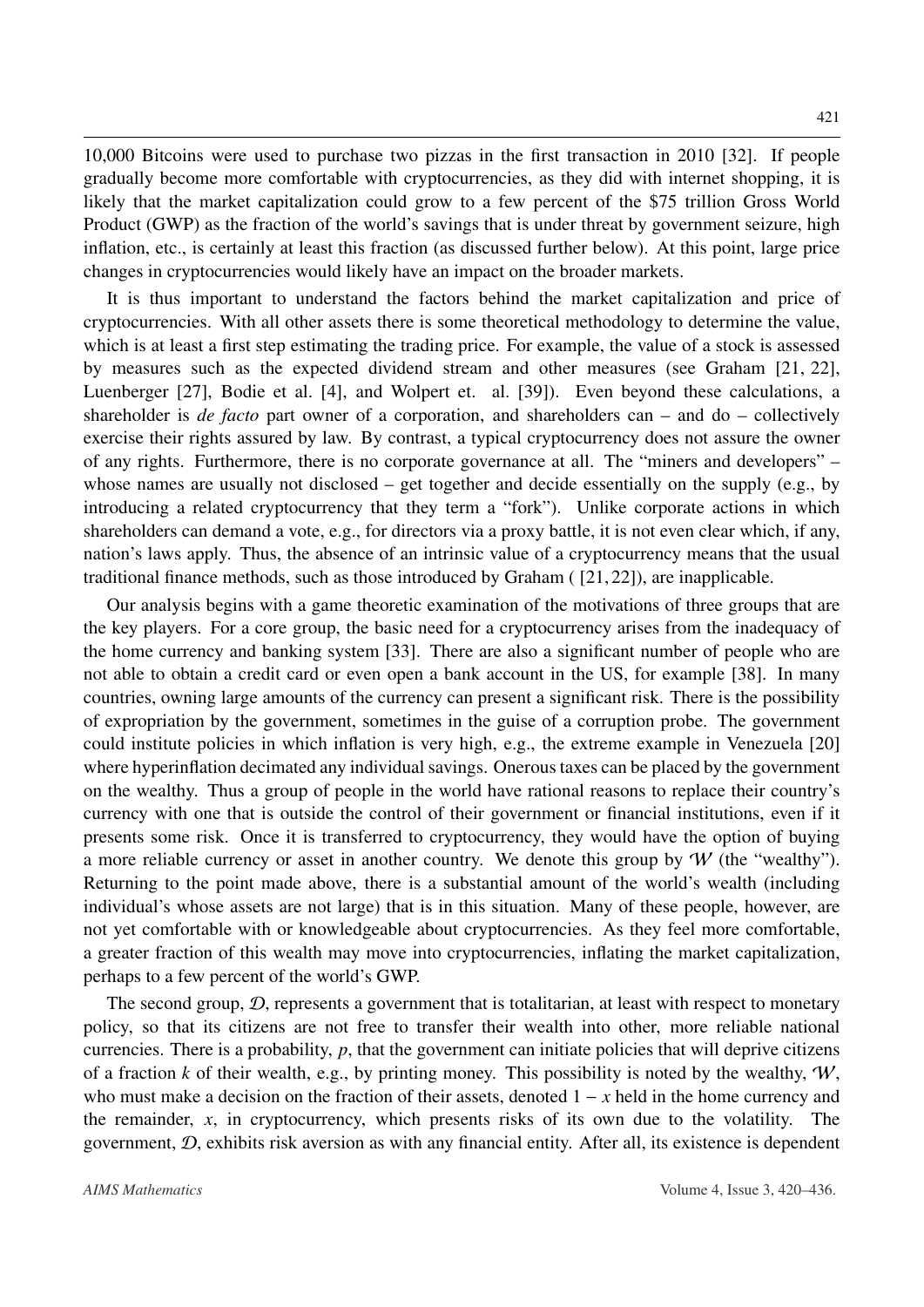on obtaining funds from its citizens. A third group, S, consists of the speculators<sup>[†](#page-4-0)</sup> whose sole reason to trade is to profit from the transaction at the expense of the less knowledgeable group,  $W$ . In a typical situation, the member of W is trading for the first or second time – having made their money in another endeavor – while the speculators are professionals who have made thousands of trades, and make their living at the expense of novice traders. The speculators effectively determine the volatility (see Appendix). Note, however, that our analysis would be similar if the volatility were an exogenous variable that is set arbitrarily. While  $D$  can set the probability,  $p$ , with which the assets can be seized, group  $W$  can decide what fraction,  $x$ , to convert into the cryptocurrency.

We model this situation to find equilibria in two different ways. The first is to find the Nash equilibrium [\[13,](#page-13-2) [18,](#page-14-7) [28,](#page-14-8) [29,](#page-14-9) [35\]](#page-15-2) which is defined as the point  $(p^*, x^*)$  such that neither party can<br>improve its fortunes by unilateral action. The underlying assumption is that both parties  $\mathcal{U}$  and  $\Omega$ improve its fortunes by unilateral action. The underlying assumption is that both parties,  $W$  and  $D$ , are aware of the situation faced by the other, so that they can simultaneously self-optimize while assuming that the other party does likewise.

In a later section, we utilize the more realistic assumption that while  $W$  can make immediate changes (e.g., one day),  $D$  must make a decision that is irrevocable during a longer time (e.g., one year) as policies (e.g., creating inflation, imposing onerous taxes) are implemented. But in doing so, D must be aware that W will self-optimize in its choice of *x*, knowing *p*. Thus, both parties are aware of the different time scales involved in anticipating the other party's decision.

The methods we present in this paper are aimed at determining the demand using optimization. The investors of the cryptocurrency do not have any clear idea how much is the right amount to pay per unit of the cryptocurrency, so that the demand will determine the trading price as discussed in Appendix A and [\[9\]](#page-13-3). In a setting in which there is one cryptocurrency with a fixed supply, the price will be determined as

<span id="page-4-2"></span>Equilibrium Trading Price = 
$$
\frac{\text{Demand in Dollars}}{\text{Number of Units}}.
$$
 (1.1)

Analogous methodology can be utilized for multiple cryptocurrencies.

One might be led to examining cryptocurrencies in the context of monetary policy, but the terminology "currency" is the main similarity between the cryptocurrencies and the US Dollar, Euro, Yen, etc. The differences are profound<sup>[‡](#page-4-1)</sup>. Major currencies are established by governments within a well-defined process that is governed by law. The identities of those who are responsible for monetary policy are known. The citizens of the country can influence the representatives who appoint the monetary officials. Finally, if the citizens feel that the direction of monetary policy is not in their interest, they can elect new representatives. There have been many currencies throughout the world, and it is no accident that the most viable currencies have been those of the countries with the most respect for the law and the voices of their citizens.

Thus, the theory of monetary policy will be of limited use in the understanding today's cryptocurrencies. The aspect of our analysis that is closest to monetary policy involves the actions of the government,  $D$ , which must make a decision on issues such as generating inflation (see, e.g., [\[2,](#page-13-4) [3\]](#page-13-5)). Of course, the government in our analysis is one that is very different from the major democratic governments that have the more reliable currencies.

<span id="page-4-0"></span><sup>&</sup>lt;sup>†</sup>In commodities such as gold and oil, there are producers and industrial users who must trade. In cryptocurrencies, there are no end users other than  $W$  who are trade infrequently, unlike industrial users for gold, for example, who are perpetually trading.

<span id="page-4-1"></span><sup>‡</sup>This point is probably clear to anyone who bought Bitcoin at \$20, 000 and sold it at \$6, 000 several months later.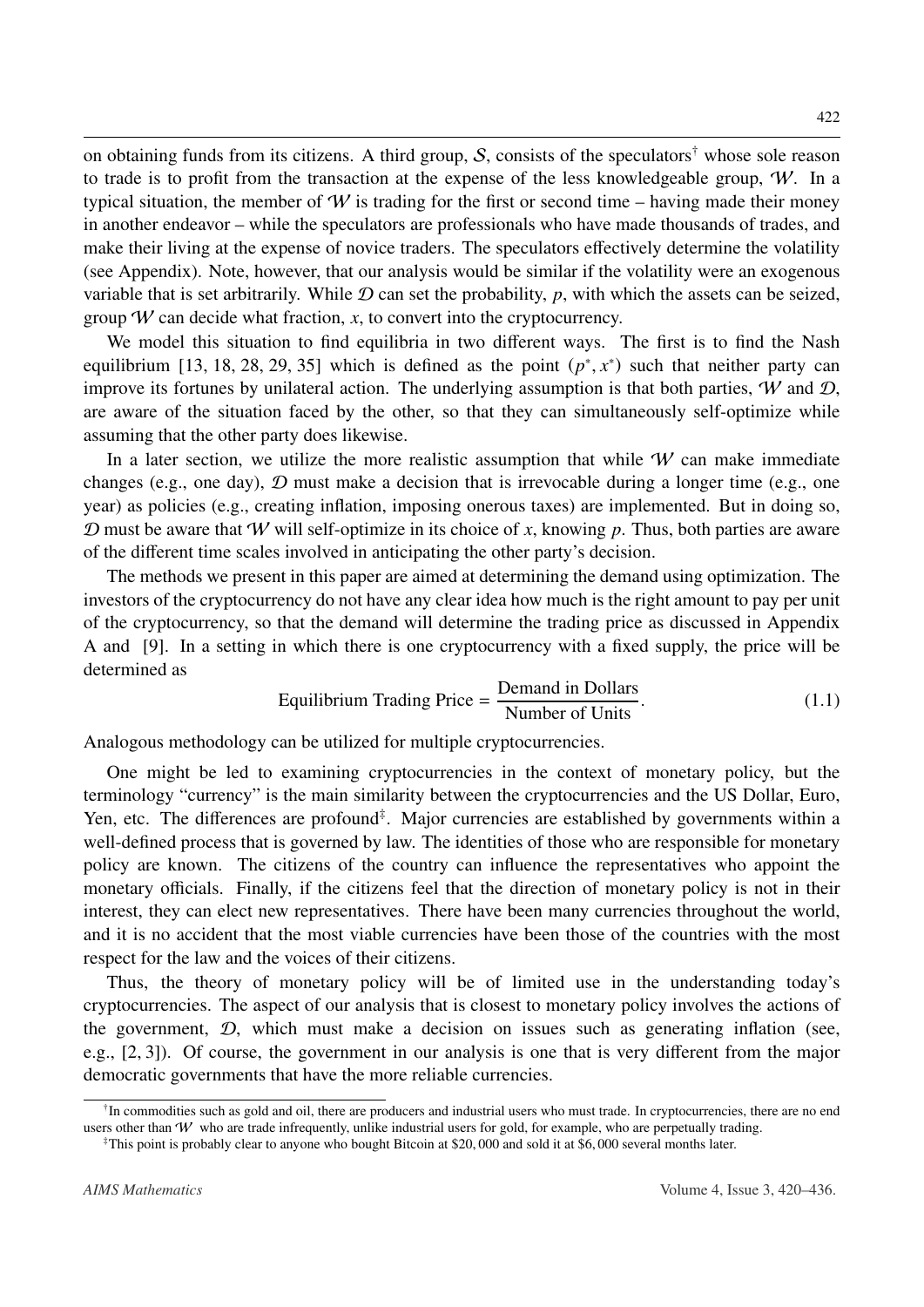423

Since the widespread use of cryptocurrencies is a fairly new phenomenon, the literature is also recent. Many papers have focussed on the blockchain technology and its potential for increased speed and safety of transactions. The introduction of JP Morgan's JPM Coin (see Appendix A) is an example of utilization of this technology without any new economic issues, since JPM Coin would be redeemable in US Dollars. The economics of cryptocurrencies have been discussed in terms of legal issues [\[24\]](#page-14-10), valuation [\[15\]](#page-13-6), security issues [\[5,](#page-13-7) [16\]](#page-14-11) and stability [\[7,](#page-13-8) [23,](#page-14-12) [26,](#page-14-13) [30\]](#page-14-14) and feasibility [\[12\]](#page-13-9). Experiments have also been used to study cryptocurrencies and related issues [\[14,](#page-13-10) [19\]](#page-14-15).

Our analysis can be viewed in the more general setting of an asset that is easily traded and out of the reach of the state and other entities. However, the popularity of cryptocurrencies may indicate that there are not so many of these. Traditionally, gold has been used as a haven, but it is not always easy to prevent theft. Nevertheless, followers have often noted spikes in gold when there is political uncertainty in the highly populated and less developed countries. Also, the demand for gold depends upon other factors such as industrial use.

#### 2. The utility functions of the groups

The general framework for this section will be to write the utility functions of the three groups, modeled on portfolio theory [\[27\]](#page-14-4), [\[4\]](#page-13-1) whereby one seeks allocate resources to maximize return while minimizing risk. The general form for a basic utility function is  $U = m - d^2 \sigma^2$  where *m* and  $\sigma^2$  are the expectation and variance of the outcome, while the parameter  $d^2$  quantifies the risk aversion expectation and variance of the outcome, while the parameter  $d^2$  quantifies the risk aversion.

The speculators, S, are assumed to have an influence on the volatility and risk. Even if they had no influence on the volatility, they are likely to profit at the expense of  $W$ , who are likely to be novices (as discussed above). Hence, the role of  $S$  is secondary (and discussed in the Appendix) as they create an expected loss and a variance for W.

Focusing now on the groups, W and  $D$ , we assume that W has a choice between the home currency, F, and a cryptocurrency, Y. Any money held in F faces the risk that a fixed fraction  $k \in [0, 1]$ will be seized by  $D$  with probability  $p$ . Thus, the outcome will be  $(1 - x)(1 - k)$  with probability  $p$ and 1 with probability  $1 - p$ . Letting  $m_F$  and  $\sigma_F^2$  denote the mean and variance of the investment in F, one finds,

<span id="page-5-0"></span>
$$
m_F = (1 - k) p + 1 \cdot (1 - p) = 1 - kp,
$$
  
\n
$$
\sigma_F^2 = k^2 p (1 - p).
$$
\n(2.1)

For the investment in Y, we let  $m_Y$  and  $\sigma_Y^2$  denote the mean and variance that may be determined by the speculators (see Appendices B and C) speculators (see Appendices B and C).

The utility function for W with the fraction  $x \in [0, 1]$  of its assets in Y and the remainder in F can then be expressed as

<span id="page-5-1"></span>
$$
U_W = m - d^2 \sigma^2
$$
  
=  $xm_Y + (1 - x) m_F$   
=  $d^2 \left\{ x^2 \sigma_Y^2 + (1 - x)^2 \sigma_F^2 + 2x (1 - x) Cov[Y, F] \right\}.$  (2.2)

We will assume that the correlation between the two assets, *Y* and *F*, is zero, but the analysis can easily be carried out if there is a correlation.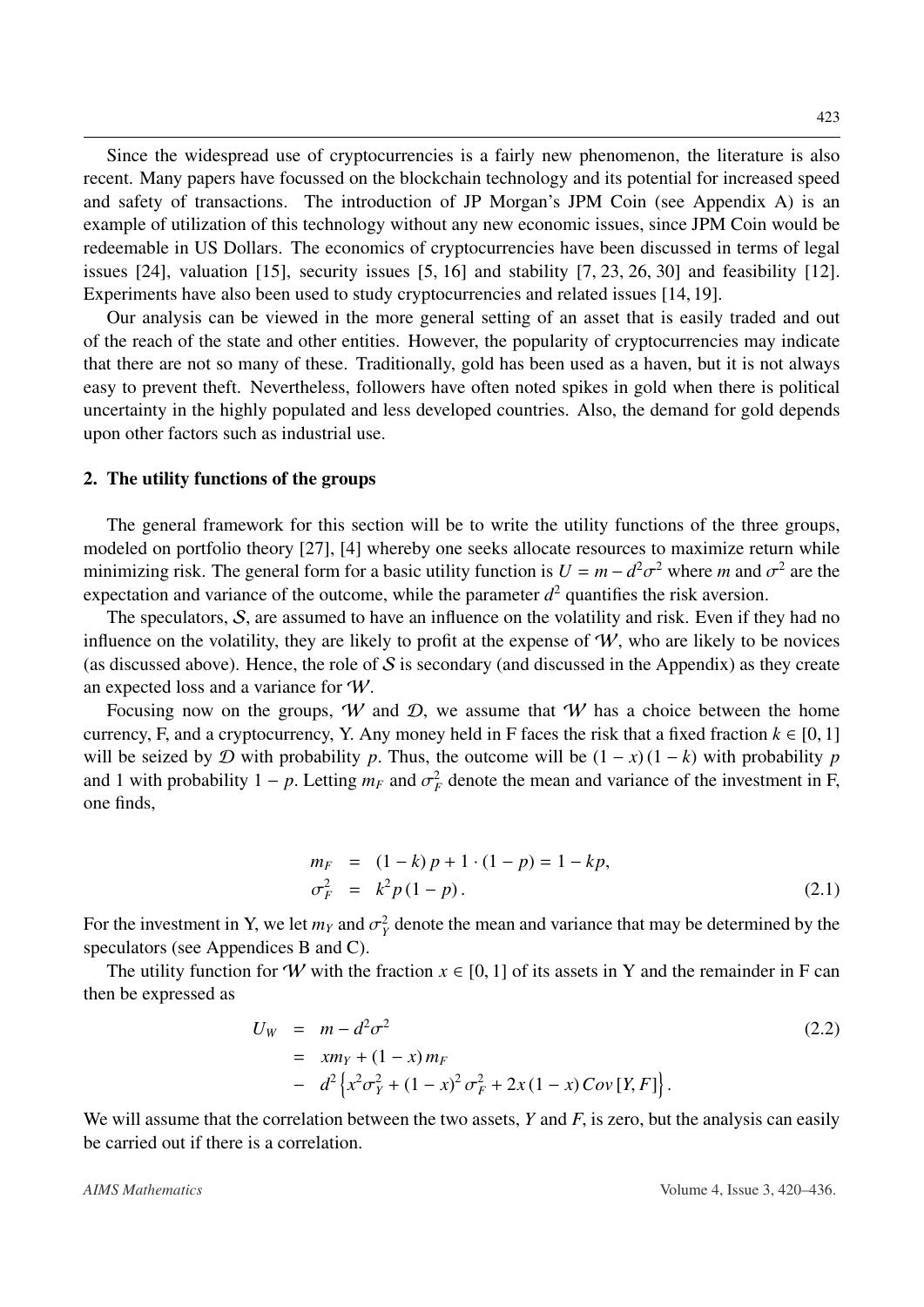The utility function for  $D$  can be expressed in terms of the amount that it seizes, i.e.,

$$
U_D = (1 - x) k p.
$$
 (2.3)

This can be augmented with a term (as in portfolio theory) that expresses the risk aversion. In particular, one has

<span id="page-6-0"></span>
$$
U_D = (1 - x)kp - d_D^2p^2,
$$
\n(2.4)

where  $d_D^2$  represents the risk aversion of  $D$ .

#### 3. Nash equilibria

We assume the utility functions described in Section 3, using the risk aversion form of  $U_D$  above (2.[4\)](#page-6-0). Thus, we need to find  $(p^*, x^*)$  such that

$$
\begin{aligned}\n\partial_x U_W(p^*, x^*) &= 0, & \partial_p U_D(p^*, x^*) &= 0, \\
\partial_{xx} U_W(p^*, x^*) &\leq 0, & \partial_{pp} U_D(p^*, x^*) &\leq 0.\n\end{aligned}
$$

i.e.,  $(p^*, x^*)$  satisfies the definition of a Nash equilibrium (see e.g., [\[18,](#page-14-7) [28\]](#page-14-8)). Briefly, the definition approximately improve its situation. We compute ensures that at  $(p^*, x^*)$  neither party can unilaterally improve its situation. We compute

$$
0 = \partial_p U_D(p, x) = (1 - x)k - 2d_D^2 p,
$$
\n(3.1)

<span id="page-6-1"></span>
$$
0 = \partial_x U_W(p, x) = m_Y - m_F + 2d^2 \sigma_F^2 - 2d^2 (\sigma_Y^2 + \sigma_F^2) x
$$

$$
= m_Y - 1 + kp + 2d^2k^2p(1-p) - 2d^2(\sigma_Y^2 + k^2p(1-p))x.
$$
 (3.2)

Denote the solution of [\(3](#page-6-1).1) by  $x_1(p)$  and that of (3.[2\)](#page-6-1) by  $x_2(p)$ , so that

$$
x_1(p) = 1 - \frac{2d_D^2 p}{k} \tag{3.3}
$$

$$
x_2(p) = \frac{\sigma_F^2 + (2d^2)^{-1} (m_Y - m_F)}{\sigma_F^2 + \sigma_Y^2}
$$
  
= 
$$
\frac{k^2 p (1 - p) + (2d^2)^{-1} (m_Y - 1 + kp)}{k^2 p (1 - p) + \sigma_Y^2}.
$$
 (3.4)

The intersection of  $x_1(p)$  and  $x_2(p)$  determine a Nash equilibrium. We first establish sufficient conditions for at most one equilibrium, and then prove that under broad conditions, there exists a Nash equilibrium. Some of these curves for sample values of the parameters are illustrated in Figure [1.](#page-7-0)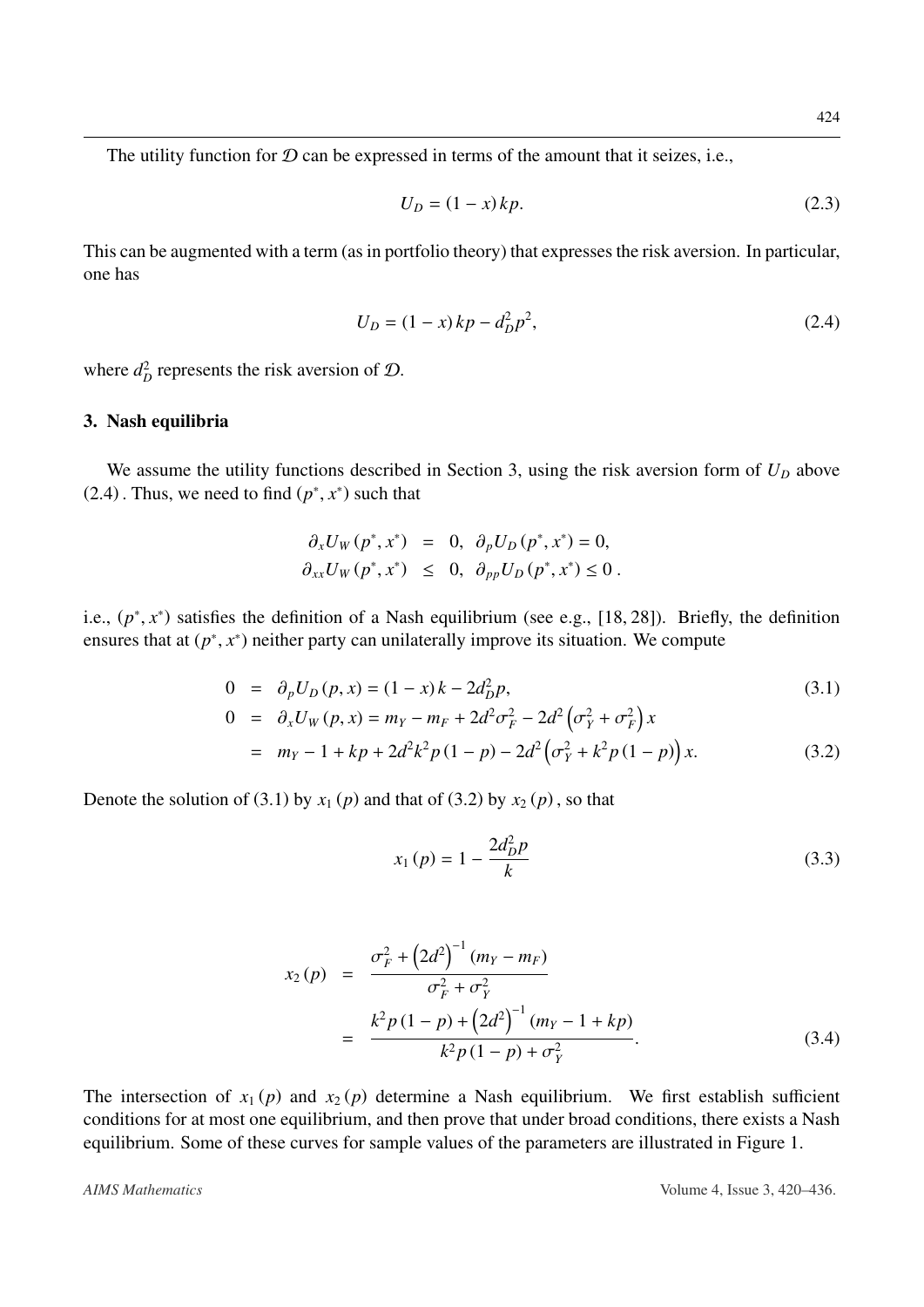<span id="page-7-0"></span>

Figure 1. Selected curves modeling the fraction *x* of wealth to be placed into cryptocurrency from the perspectives of groups  $D$  and  $W$ . The linear curves represent the optimization for D and the others for W. We plot the curves for values of  $a := 2\frac{d_p^2}{k} = 8, 4, 2$  against fraction<br>under seizure k and expected loss/trading cost on cryptocurrency  $h := 1 - m_0$  given by under seizure *k* and expected loss/trading cost on cryptocurrency  $b := 1 - m<sub>Y</sub>$  given by  $(k, b) = (0.5, 0.7), (0.55, 0.85), (0.6, 0.9), (0.75, 0.95)$  (starting from the upper left curve) with volatility  $c := \sigma_Y^2 = 0.1$  and group *W*'s risk tolerance  $d = 1$  both held constant in both sets of curves.<br>When there is an intersection in the range  $(\sigma^*, x^*) \in (0, 1)^2$  we have a Nash equilibrium. When there is an intersection in the range  $(p^*, x^*) \in (0, 1)^2$ , we have a Nash equilibrium. It<br>is possible to have other intersections outside of this box, but such "equilibria" are irrelayant is possible to have other intersections outside of this box, but such "equilibria" are irrelevant and their behavior will lead to boundary cases such as  $p = 0$  or  $p = 1$ .

**Theorem 1.** *For p*  $\in$  [0, 1/2] *one has*  $x_2'(p) \ge 0$  *for all values of the parameters, so there can be at* most one value of p such that  $x_1(p) = x_2(p)$  and thus at most one Nash equilibrium for p  $\in$  [0, 1/2] *most one value of p such that*  $x_1(p) = x_2(p)$ *, and thus at most one Nash equilibrium for*  $p \in [0, 1/2]$ *.* 

*Proof.* For convenience set  $f(p) = k^2 p (1 - p)$ ,  $c_1 = (2d^2)^{-1} (1 - m_Y)$ ,  $c_2 = (2d^2)^{-1} k$  and  $c_3 = \sigma_Y^2$  so that

$$
x_2(p) = \frac{f(p) + c_2p - c_1}{f(p) + c_3}
$$

and

<span id="page-7-1"></span>
$$
x_2'(p) = \frac{c_2 k^2 p^2 + c_2 c_3 + (c_1 + c_3) k^2 (1 - 2p)}{[f(p) + c_3]^2}.
$$
 (3.5)

Clearly, for *p* ∈ [0, 1/2] all terms are positive and the conclusion follows.  $\Box$ 

Theorem 2. *If the parameters d*, *k and m<sup>Y</sup> satisfy*

<span id="page-7-2"></span>
$$
c_1 + c_3 \le c_2 \text{ i.e., } \left(1 + 2d^2\right)(1 - m_Y) \le k \tag{3.6}
$$

*AIMS Mathematics* Volume 4, Issue 3, 420–436.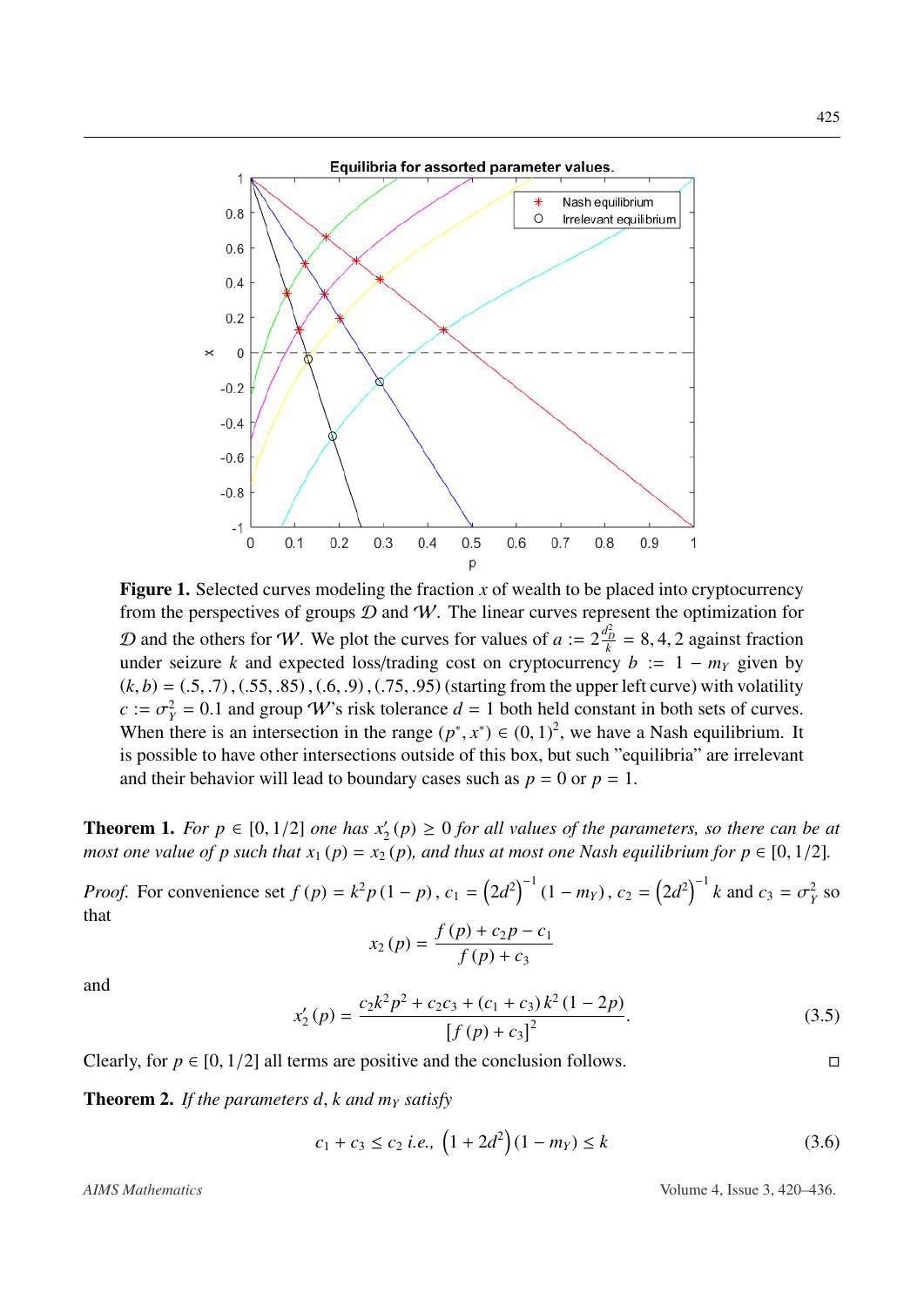*then*  $x_2'(p) \ge 0$  *for all*  $p \in [0, 1]$ . *Thus there can be at most one Nash equilibrium under these*<br>conditions *conditions.*

*Proof.* For  $p \in [0, 1/2]$  the result has been established. For  $p \in [1/2, 1]$  the numerator of (3.[5\)](#page-7-1) is

$$
c_2k^2p^2 + c_2c_3 + c_2k^2(1-2p) = c_2c_3 + c_2k^2(1-p)^2 > 0,
$$

and the result follows.

Having determined sufficient conditions for uniqueness, we now focus on establishing existence of Nash equilibrium. Note first that the *p*−intercept of  $x_1$  (*p*) can be on either side of  $x = 1$  depending on the slope  $-2d_D^2/k$ . In particular, we let  $p_c := k(2d_D^2)^{-1}$  and consider the two cases separately.

**Theorem 3.** *(a) If*  $p_c := k \left( 2d_D^2 \right)^{-1} < 1$  *and* 

<span id="page-8-0"></span>
$$
k^2 p_c (1 - p_c) + (2d^2)^{-1} (m_Y - 1 + p_c k) > 0,
$$
\n(3.7)

*then one has a Nash equilibrium, i.e., there exists*  $(p^*, x^*) \in [0, 1] \times [0, 1]$  *such that*  $x_1(p^*) = x_2(p^*) = x^*$ *x* ∗

(b) If 
$$
p_c := k \left( 2d_D^2 \right)^{-1} \ge 1
$$
 and

$$
\frac{\left(2d^2\right)^{-1}(m_Y - 1 + k)}{\sigma_Y^2} + \frac{2d_D^2}{k} \ge 1
$$

*then one has again a Nash equilibrium.*

*If in addition, equation* [\(3](#page-7-2).6) *holds, then the Nash equilibrium* ( $p^*$ ,  $x^*$ ) *is unique.* 

*Proof.* Recall that  $m<sub>Y</sub> \le 1$ . Thus, we have the inequality,

$$
1 = x_1(0) > 0 \ge x_2(0) = (m_Y - 1) / (2d^2 \sigma_Y^2).
$$

We use the Intermediate Value Theorem to establish an intersection between  $x_1(p)$  and  $x_2(p)$  in the unit square in  $(p, x)$  space.

Case *(a)*. Suppose  $p_c := k \left( 2d_D^2 \right)^{-1} < 1$ . Then

$$
x_2(p_c) = \frac{k^2 p_c (1 - p_c) + (2d^2)^{-1} (m_Y - 1 + p_c k)}{k^2 p_c (1 - p_c) + \sigma_Y^2}
$$

so that by (3.[7\)](#page-8-0) one has  $x_2(p_c) \ge 0 = x_1(p_c)$ . Thus there exists an intersection of  $x_1(p)$  and  $x_2(p)$  at  $(x^*, x^*) \in [0, 0] \times [n, x(n)] \in [0, 1] \times [0, 1]$  $(p^*, x^*) \in [0, 0] \times [p_c, x(p_c)] \in [0, 1] \times [0, 1].$ 

Case (*b*). Suppose  $p_c := k(2d_D^2)^{-1} > 1$ . Then  $x_1(1) > 0$ , and  $x_1(p) \in [0, 1]$  for  $p \in [0, 1]$ . Thus, an intersection of  $x_1(p)$  and  $x_2(p)$  for  $p \in [0, 1]$  must occur on the unit square provided that  $x_2(1) \ge x_1(1)$ . Then the required condition is

$$
x_2(1) = \frac{\left(2d^2\right)^{-1}(m_Y - 1 + k)}{\sigma_Y^2}
$$
  
 
$$
\geq 1 - \frac{2d_D^2}{k} = x_1(1).
$$

 $\Box$ 

*AIMS Mathematics* Volume 4, Issue 3, 420–436.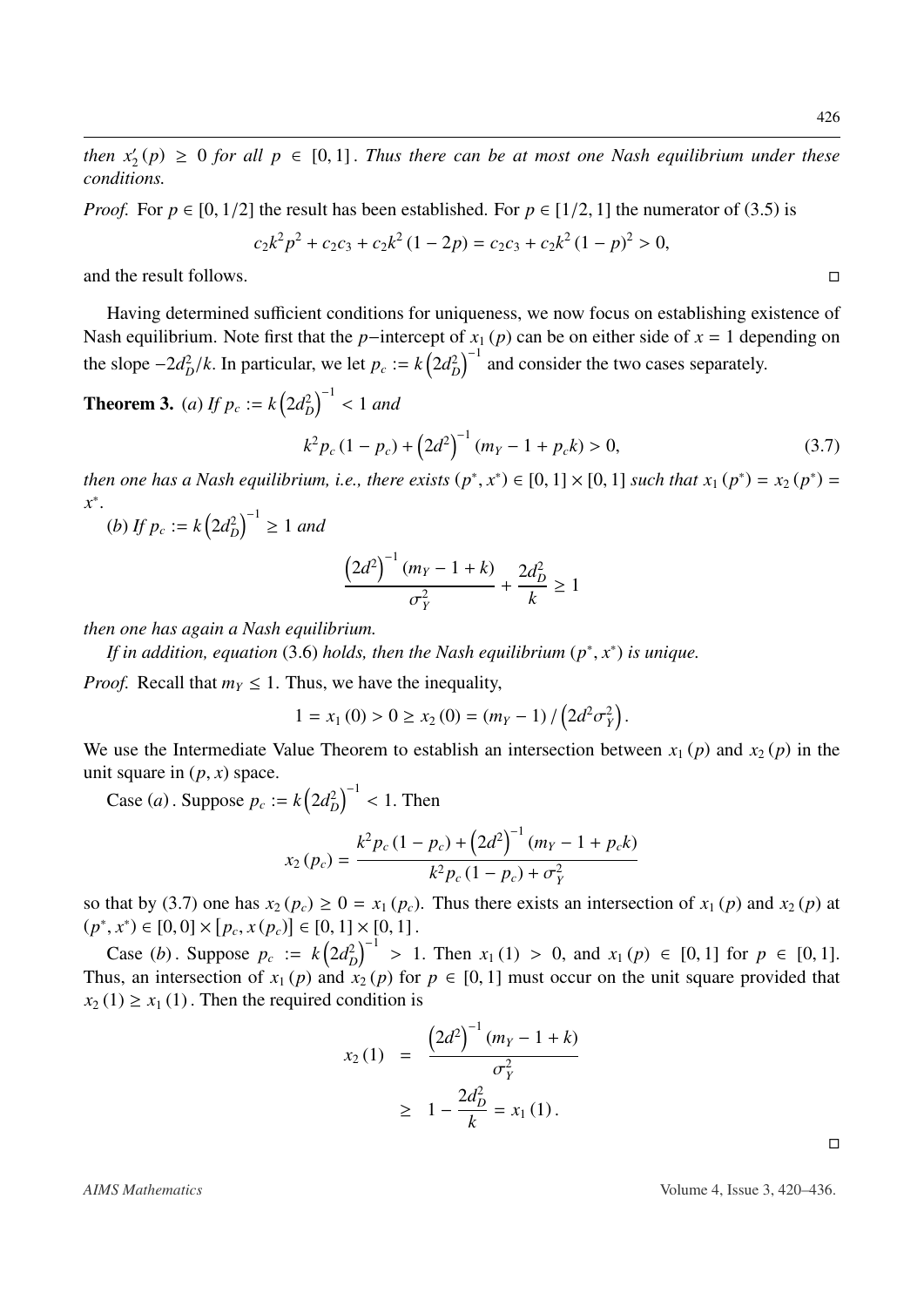Remark 4. *The Nash equilibrium may not be unique if the condition above, i.e.,*

$$
(1+2d^2)(1-m_Y) \le k
$$

*of Theorem [3](#page-8-0) is violated. An example for two Nash equilibria can be constructed with the parameters:*

$$
k = 0.7
$$
,  $m_Y = 0.8$ ,  $d = 2$ ,  $d_D = 0.355$ ,  $\sigma_Y^2 = 0.1$ .

<span id="page-9-0"></span>*The two equilibria are given approximately by*  $(p^*, x^*) = (0.88, 0.68)$  *and*  $(0.96, 0.65)$ *, as displayed in*<br>Figure 2 *Figure [2.](#page-9-0)*



**Figure 2.** Under certain combinations of parameters, for example  $k = 0.7$ ,  $b = 0.8$ ,  $d =$  $2, d<sub>D</sub> = .355$ , and  $\sigma<sub>Y</sub><sup>2</sup> = 0.1$ , we can have two Nash equilibria. The eventual steady-state of the solution would depend on where the initial conditions lie with respect to these two points the solution would depend on where the initial conditions lie with respect to these two points.

#### 4. Equilibrium with disparate time scales

We consider the situation in which the wealthy,  $W$ , can decide on an allocation x immediately, (e.g., within one day), and adjust to the probability, *<sup>p</sup>*, while <sup>D</sup> must set *<sup>p</sup>* that cannot be changed for a long time e.g., one year. Thus,  $D$  lacks the opportunity to react to the value of x. Both parties are aware of the position of the other group. Hence,  $D$  knows that once he sets p, group W will set  $x = \hat{x}(p)$ in a way that optimizes  $U_W$ , and that W does not need to be concerned with any readjustment of p in reaction to their choice of x. Thus,  $D$  must examine  $U_W$  (based on the publicly available information on the volatility of Y) and decide on a value of *p* that will optimize  $U_D(p, \hat{x}(p))$ . Within this setting the utility of D need not be strictly convex in order for an interior maximum (i.e. such that  $0 < p < 1$ and  $0 < x < 1$ ). Thus, we consider the case in which  $D$  has utility that is proportional to the amount it takes, without any risk aversion, which can be included with a bit more calculation.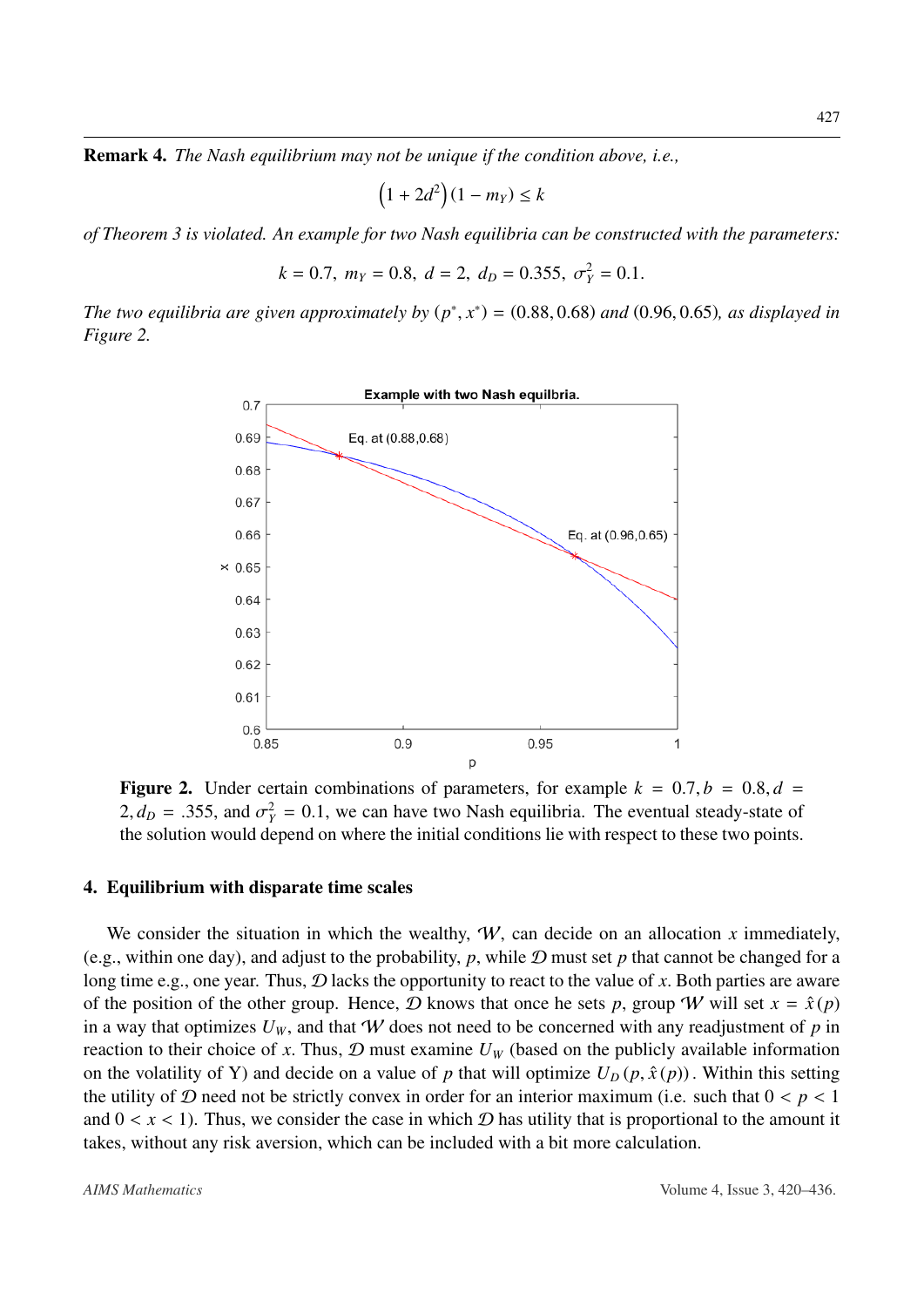We define the quantity

<span id="page-10-1"></span>
$$
A := 2d^2 \sigma_Y^2 + 1 - m_Y \tag{4.1}
$$

which arises naturally in the calculations and is a measure of the risk and expected loss from *<sup>Y</sup>*. Thus a higher value of *A* means *Y* is less attractive to the wealthy.

**Theorem 5.** Suppose that the utility functions,  $U_W$  and  $U_D$ , given by

$$
U_D = (1 - x)kp
$$
  
\n
$$
U_W = m - d^2 \sigma^2
$$
  
\n
$$
= xm_Y + (1 - x)m_F - d^2 \left\{ x^2 \sigma_Y^2 + (1 - x)^2 \sigma_F^2 + 2x(1 - x)Cov[Y, F] \right\}.
$$

*are known to both parties. Assume that* D *sets p irrevocably to maximize UD, while* W *chooses x to maximize U<sub>W</sub> based on a knowledge of p. For*  $0 \leq A \leq k$  *the optimal choice of x given p is* 

<span id="page-10-0"></span>
$$
\hat{x}(p) := \frac{m_Y - m_F}{2d^2 \left(\sigma_Y^2 + \sigma_F^2\right)} + \frac{\sigma_F^2}{\sigma_Y^2 + \sigma_F^2}
$$
\n(4.2)

with  $m_Y$  and  $\sigma_F^2$  given by (2.[1\)](#page-5-0), and the optimal value of p is given by

$$
p^* := \frac{\sigma_Y^2}{k(k-A)} \left( \sqrt{1 + \frac{A}{\sigma_Y^2} (k-A)} - 1 \right). \tag{4.3}
$$

*Thus the optimal point is*  $(p, x) = (p^*, \hat{x}(p^*))$ . *The value of maximum,*  $x^* = \hat{x}(p)$  *is* 0 *if the right hand side of*  $(4, 2)$  *is negative, and 1 if the right hand side exceeds 1 side of* [\(4](#page-10-0).2) *is negative, and* <sup>1</sup> *if the right hand side exceeds* <sup>1</sup>*.*

Remark 6. *Note that given p the optimal fraction of assets in the cryptocurrency is a sum of the relative variance of the home currency, i.e.,*  $\sigma_F^2$  *as a fraction of*  $\sigma_Y^2 + \sigma_F^2$  *plus the difference in expected*<br>loss from the home currency, i.e., 1 – m – minus the expected loss from the cryptocurrency, 1 – m *loss from the home currency, i.e.,* 1−*m<sup>F</sup> minus the expected loss from the cryptocurrency,* 1−*m<sup>Y</sup> scaled by a risk aversion factor. Thus the fraction invested in the cryptocurrency increases as the expected loss and the variance of the home currency increases, and conversely.*

Remark 7. *Note that one obtains an interior maximum with a linear utility function for*  $U_D$  *in this type of optimization, i.e., even though* D *is interested in pure maximization of its revenue.*

*Proof.* Using [\(2](#page-5-1).2) we determine the maximum of  $U_W$  for a fixed p, so that

$$
0 = \partial_x U_W(p, x) = m_Y - m_F + 2d^2 \sigma_Y^2 - 2d^2 (\sigma_Y^2 + \sigma_F^2) x.
$$

Noting that  $\partial_{xx}U_W(p, x) = -2d^2(\sigma_Y^2 + \sigma_F^2) < 0$  we see that  $U_D$  is maximized by  $\hat{x}(p)$  given by [\(4](#page-10-0).2) provided  $\hat{x}(p) \in [0, 1]$ . In the following two cases the maximum is on the boundary: provided  $\hat{x}(p) \in [0, 1]$ . In the following two cases the maximum is on the boundary:

$$
\frac{m_Y - m_F}{2d^2} + \sigma_F^2 < 0 \text{ implies } \hat{x}(p) = 0,
$$
\n
$$
\frac{m_Y - m_F}{2d^2} + \sigma_F^2 > 1 \text{ implies } \hat{x}(p) = 1.
$$

*AIMS Mathematics* Volume 4, Issue 3, 420–436.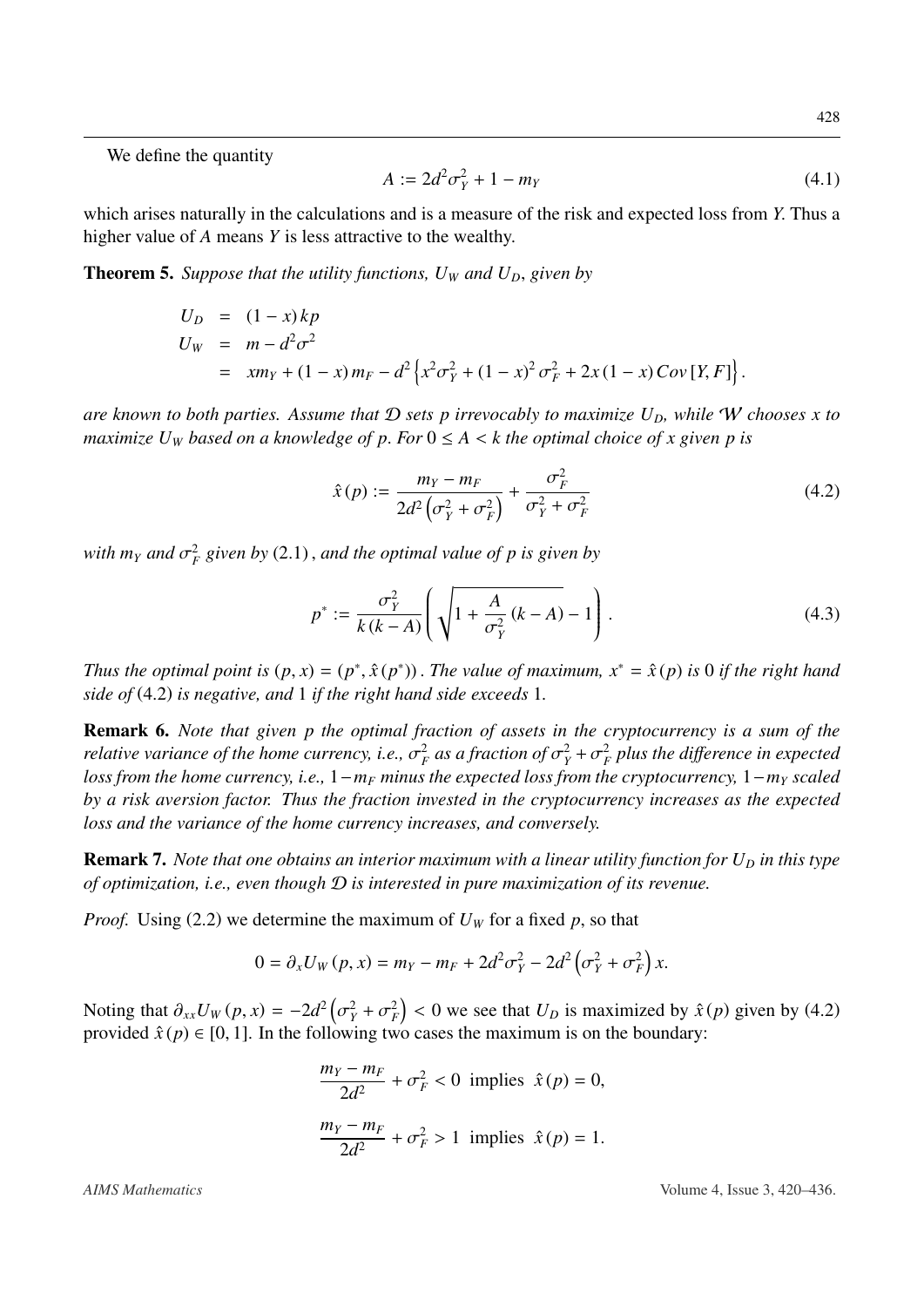Thus,  $\hat{x}(p)$  interpolates between 0 and 1 by favoring *Y* if the relative risk of *F* (measured by sum of the variances).  $\frac{2}{F}(\sigma_Y^2 + \sigma_F^2)^{-1}$  is large in comparison with the relatively greater expected loss in *Y* (scaled by the

In anticipation, *D* optimizes  $U_D(p, x(p))$ . We thus compute, with  $B := \sigma_Y^2$ ,

$$
0 = \frac{2d^2}{k} \partial_p U_D(p, x(p)) = \partial_p \frac{Ap - kp^2}{B + k^2 p (1 - p)}
$$
  
= 
$$
\frac{(A - 2kp) [B + k^2 p (1 - p)] - (Ap - k^2 p) [k^2 (1 - 2p)]}{[B + k^2 p (1 - p)]^2}.
$$

This identity is equivalent to

<span id="page-11-0"></span>
$$
Q(p) := AB - 2Bkp + k^2 (A - k) p^2 = 0.
$$
 (4.4)

Note that  $A > 0$  by assumption. The positive root of equation [\(4](#page-11-0).4) is

$$
p^* = \frac{B}{k(k-A)} \left( \sqrt{1 + \frac{A}{B}(k-A)} - 1 \right).
$$

One can verify that  $p^* \in [0, 1]$ , and conclude that  $(p^*, x^*) = (p^*, \hat{x}(p^*))$  is the optimal point. □

**Remark 8.** *Case A* = 0. *By definition* (4.[1\)](#page-10-1) *we see that*  $1 - m_Y = 0$ *. Note that*  $p^* = 0$  *follows from the identity above. Using the definition and the computed values of*  $m_F = 1 - kp$  *and*  $\sigma_F^2 = k^2 p (1 - p)$  *we*<br>*write write*

$$
\hat{x}(p) = \frac{m_Y - 1 + kp}{2d^2(\sigma_Y^2 + k^2p(1-p))} + \frac{k^2p(1-p)}{\sigma_Y^2 + k^2p(1-p)}
$$
  

$$
\hat{x}(0) = \frac{m_Y - 1}{2d^2\sigma_Y^2} = 0.
$$

*In other words, when A* = 0 *there is no risk and no expected loss in the cryptocurrency. Thus,* D *realizes that any nonzero value of p will result in* W *investing nothing in the home currency, F.*

*Case A* = *k*. *The quadratic numerator* [\(4](#page-11-0).4) *is then*  $Q(p) = AB - 2Bkp$  *so that one has*  $p^* = 1/2$ .

*Case k* < *A*  $\leq$  2*k.* By considering a small positive perturbation,  $\delta$ , of *A* we see that  $Q\left(\frac{1}{2}\right)$  the positive region of  $\delta$ . *U*, is extended toward the right as *A* increases.  $\frac{1}{2}$  > 0 *so that the positive region of*  $\partial_p U_D$  *is extended toward the right as A increases.* 

*Case*  $A \geq 2k$ *. Since*  $p \leq 1$  *one has* 

$$
Q(p) \ge B(A - 2k) + k^2 p^2 (A - k) > 0,
$$

*so*  $\partial_p U_D > 0$  *and the maximum is thus*  $p^* = 1$ .

#### 5. Conclusion

We have examined the optimal strategies for the key parties (those with savings at risk, a dictatorial government and speculators) involved explicitly or implicitly in the formation of an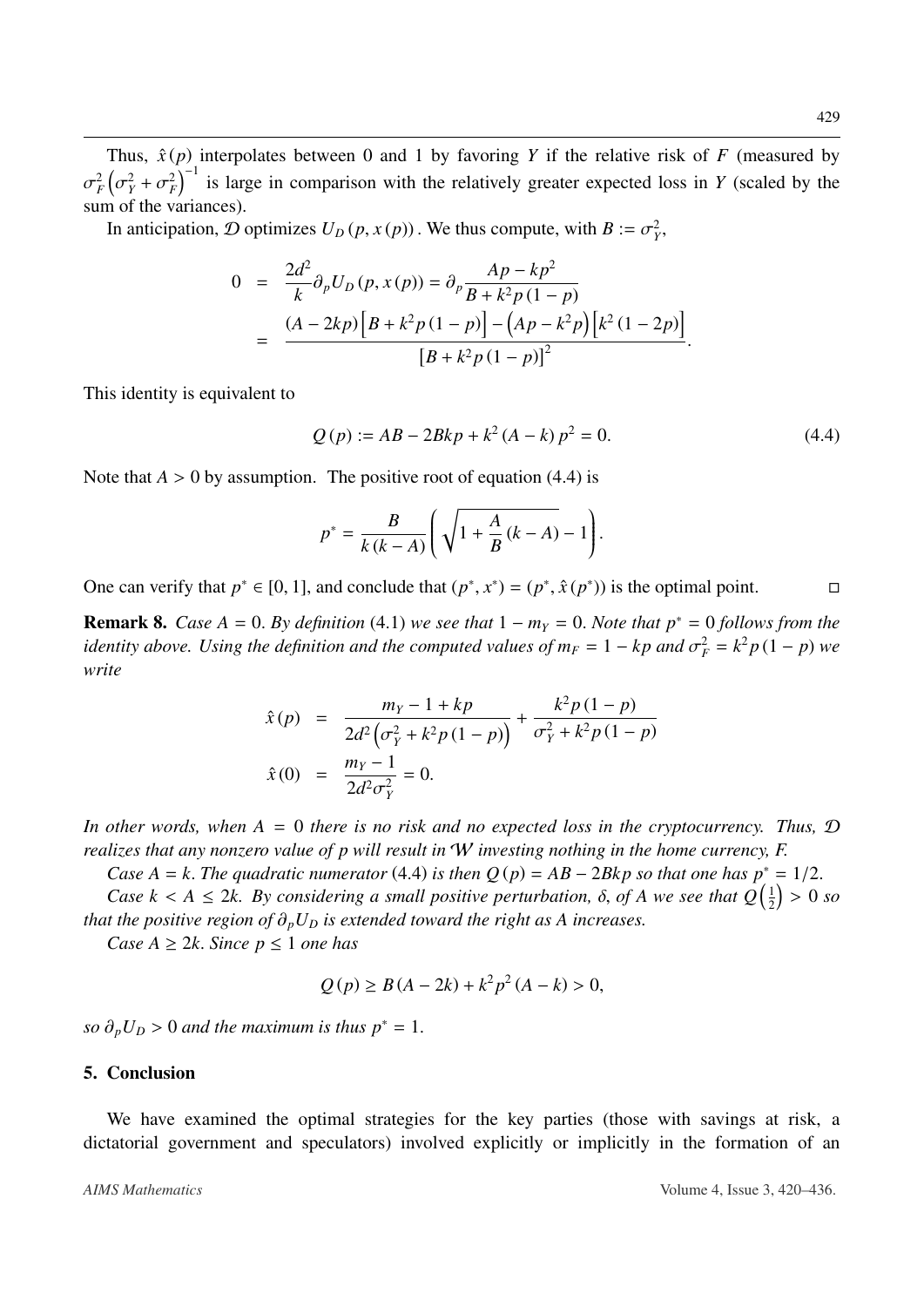equilibrium for cryptocurrencies. The second method involves different time scales in determining equilbrium that differs from the more common Nash equilibrium, in which all parties can readjust their positions continuously. As described in Section 4 this can be utilized for many realistic situations in which one entity such as a government optimizes by placing conditions such as taxes, tariffs, fees, etc., or policies that cannot be reversed or adjusted in a short time. In general, optimization in this form favors the group that can make immediate and continuous adjustments.

Each of the methods are based on parameters that can be estimated. For example, the variance of cryptocurrencies can be determined from the trading data. Parameters such as *k* (the fraction of assets seized) can be estimated from the policies of the government. An assessment of these quantities then leads to estimates of the amount of money that is likely to be used to purchase cryptocurrencies in the aggregate. Using the ideas summarized in [\[9\]](#page-13-3) one can then also evaluate average price changes of cryptocurrencies as well as the total market capitalization of cryptocurrencies. The evolution of the latter is crucial in understanding the implications of instability of cryptocurrencies on other sectors of the world's economy.

Major governments have often appeared confused and lethargic in their response to cryptocurrency policy, even insofar as deciding whether it is important or not. There is also little understanding of the conditions under which a cryptocurrency could be either beneficial or detrimental to global society. The perspective of our paper suggests that a cryptocurrency price will vary widely depending on the demand that in turn is based on policies of countries where monetary policy and laws, in general are less developed. Together with the fact that cryptocurrencies cannot be redeemed for any asset, one cannot expect much stability. However, given a mechanism whereby a cryptocurrency is essentially backed by real assets (e.g., a structure similar to Exchange Traded Funds) one would have stability since arbitrageurs would take advantage of any discrepanicies. This could be linked of course to a single currency such as the US Dollar, but would only be a trading token in this case.

However, one can design a cryptocurrency that would essentially grow with the world's economy, unlike a commodity such as gold. A simple example would be that the cryptocurrency could be reedemable in units of the Gross World Product in terms of a basket of major currencies, so that each cryptocurrency could be redeemed for one trillionth of the GWP in Dollars, Euros and Yen. Such an instrument would offer much greater stability and could be used as a substitute currency that is independent of any government. As shown in our analysis, as the volatility risk would diminish, and those whose assets in the home currency are at risk would place more of their assets into this cryptocurrency. Thus the fraction, *<sup>x</sup>*, placed in the cryptocurrency would increase. In particular, the equilibrium point  $(p^*, x^*)$  would feature  $x^*$  that is larger and  $p^*$  that is smaller. This would mean that the citizens have greater economic freedom, and financially totalitarian regimes would have smaller the citizens have greater economic freedom, and financially totalitarian regimes would have smaller resources. In summary, the creation of a viable cryptocurrency with intrinsic value would have less volatility, and thereby reduce the fraction of savings in the home currency that is under threat by a totalitarian government, whose existence is often contingent on raising money in this manner.

#### Acknowledgments

The authors thank the Economic Science Institute at Chapman University and the Hayek Foundation for their support. Discussions with Prof. Gabriele Camera are very much appreciated.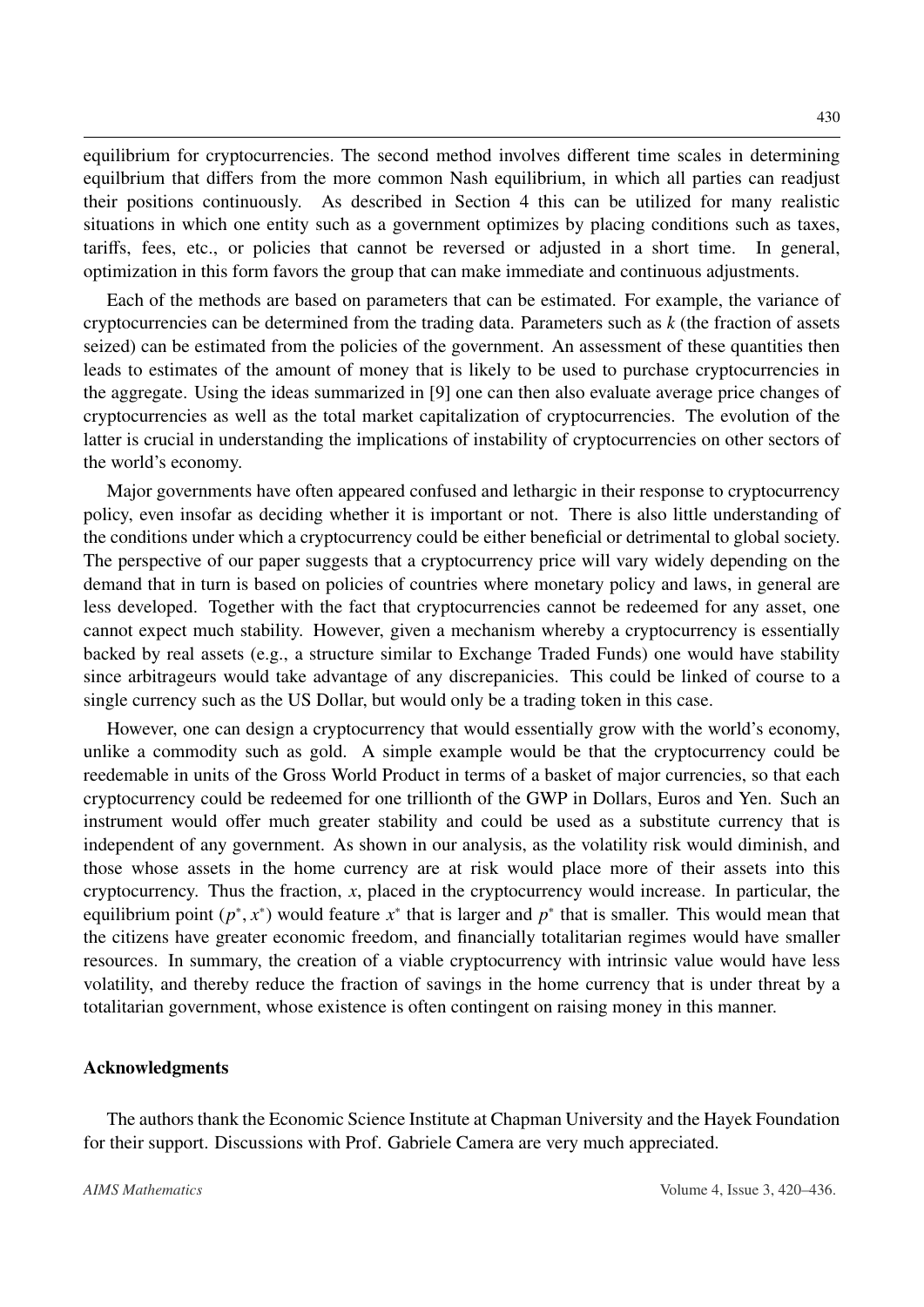#### Conflict of interest

The author declares that there is no conflicts of interest in this paper.

### References

- <span id="page-13-0"></span>1. Z. Bernard, Everything you need to know about Bitcoin, its mysterious origins, and the many alleged identities of its creator, 2017. Available from: [http://www.businessinsider.com/bitcoin-history-cryptocurrency-satoshi-nak](http://www.businessinsider.com/bitcoin-history-cryptocurrency-satoshi-nakamoto-2017-12) [amoto-2017-12](http://www.businessinsider.com/bitcoin-history-cryptocurrency-satoshi-nakamoto-2017-12).
- <span id="page-13-4"></span>2. R. J. Barro, *Rational expectations and the role of monetary policy*, Journal of Monetary economics, 2 (1976), 1–32.
- <span id="page-13-5"></span>3. R. J. Barro and D. B. Gordon, *A Positive Theory of Monetary Policy in a Natural Rate Model*, Journal of Political Economy, 91 (1983), 589–610.
- <span id="page-13-1"></span>4. Z. Bodie, A. Kane and A. J. Marcus, Essentials of Investments 9th Edition. McGraw-Hill, 2012.
- <span id="page-13-7"></span>5. R. M. Bratspies, Cryptocurrency and the Myth of the Trustless Transaction, 2018. Available from: <https://ssrn.com/abstract=3141605> or <http://dx.doi.org/10.2139/ssrn.3141605>.
- <span id="page-13-14"></span>6. C. Brunetti, B. Büyükşahin and J. H. Harris, Speculators, Prices, and Market Volatility, Journal of Financial and Quantitative Analysis, 51 (2016), 1545–1574.
- <span id="page-13-8"></span>7. C. Caginalp, *A Dynamical Systems Approach to Cryptocurrency Stability*, arXiv preprint: 1805.03143, 2018.
- <span id="page-13-11"></span>8. G. Caginalp and D. Balenovich, *Asset flow and momentum: deterministic and stochastic equations*, Philosophical Transactions of the Royal Society of London A: Mathematical, Physical and Engineering Sciences, 357 (1999), 2119–2133.
- <span id="page-13-3"></span>9. C. Caginalp and G. Caginalp, *Opinion: Valuation, liquidity price, and stability of cryptocurrencies*, Proceedings of the National Academy of Sciences, 115 (2018), 1131–1134.
- <span id="page-13-12"></span>10. G. Caginalp, D. Porter and V. Smith, *Initial cash*/*asset ratio and asset prices: An experimental study*, Proceedings of the National Academy of Sciences, 95 (1998), 756–761.
- <span id="page-13-13"></span>11. G. Caginalp, D. Porter and V. Smith, *Financial bubbles: Excess cash, momentum, and incomplete information*, The Journal of Psychology and Financial Markets, 2 (2001), 80–99.
- <span id="page-13-9"></span>12. G. Camera, *A Perspective on Electronic Alternatives to Traditional Currencies*, Sveriges Riksbank Economic Review, 1 (2017), 126–148. Available from: <https://ssrn.com/abstract=2902721>.
- <span id="page-13-2"></span>13. C. F. Camerer, *Behavioral game theory: Experiments in strategic interaction*, Princeton University Press, 2011.
- <span id="page-13-10"></span>14. G. Camera and M. Casari, *The Coordination Value of Monetary Exchange: Experimental Evidence*, American Economic Journals: Microeconomics (Forthcoming), 2013. Available from: <https://ssrn.com/abstract=1463350>.
- <span id="page-13-6"></span>15. R. Clements, *Assessing the Evolution of Cryptocurrency: Demand Factors, Latent Value and Regulatory Developments*, Michigan Business and Entrepreneurial Law Review, 2018. Available from:

<https://ssrn.com/abstract=3117635> or <http://dx.doi.org/10.2139/ssrn.3117635>.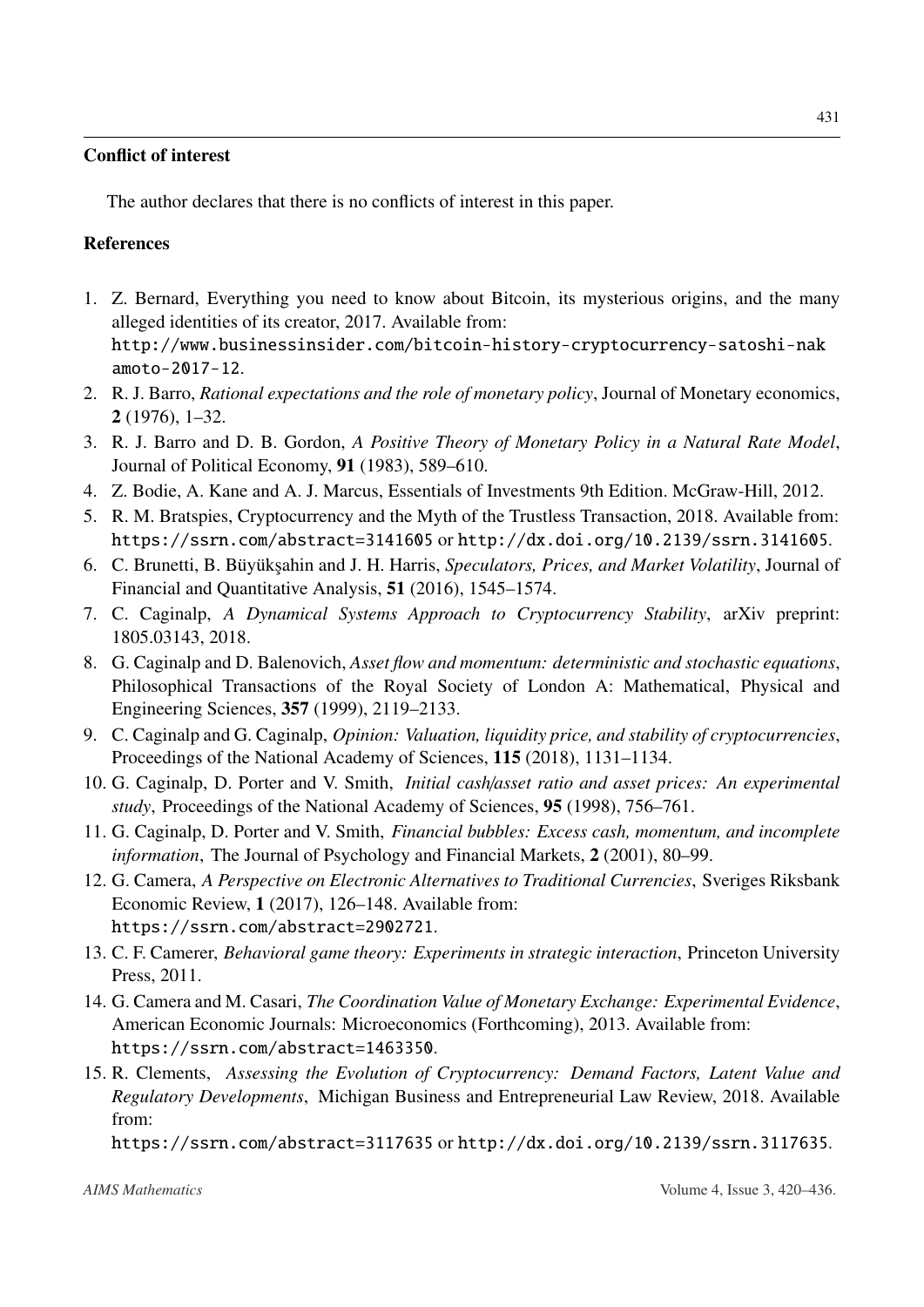<span id="page-14-11"></span>16. U. W. Chohan, The Problems of Cryptocurrency Thefts and Exchange Shutdowns, 2018. Available from:

<https://ssrn.com/abstract=3131702> or <http://dx.doi.org/10.2139/ssrn.3131702>.

- <span id="page-14-0"></span>17. R. Curran, *Why Bitcoin's bubble matters*, The Wall Street Journal, 2017. Available from: <https://www.wsj.com/articles/why-bitcoins-bubble-matters-1507515361>.
- <span id="page-14-7"></span>18. D. Fudenberg and J. Tirole, *Game theory*, MIT Press, Cambridge, Massachusetts, 1991.
- <span id="page-14-15"></span>19. R. Garratt and N. Wallace, *Bitcoin 1, Bitcoin 2 ....: An experiment in privately issued outside monies*, Economic Inquiry, 56 (2018), 1887–1897.
- <span id="page-14-6"></span>20. P. Gillespie, *'Death spiral:' 4,000% inflation in Venezuela*, CNN, 2017. Available from: [http://money.cnn.com/2017/11/22/news/economy/venezuela-currency-crash/ind](http://money.cnn.com/2017/11/22/ news/economy/venezuela-currency-crash/index.html) [ex.html](http://money.cnn.com/2017/11/22/ news/economy/venezuela-currency-crash/index.html).
- <span id="page-14-2"></span>21. B. Graham, *The intelligent investor: A book of practical counsel*, 1965.
- <span id="page-14-3"></span>22. B. Graham and B. McGowan, *The intelligent investor*, Harper Collins, 2005.
- <span id="page-14-12"></span>23. M. Iwamura, Y. Kitamura, T. Matsumoto, et al. *Can We Stabilize the Price of a Cryptocurrency?: Understanding the Design of Bitcoin and Its Potential to Compete with Central Bank Money*, Understanding the Design of Bitcoin and Its Potential to Compete with Central Bank Money (October 25, 2014), 2014.
- <span id="page-14-10"></span>24. S. Jafari, T. Vo-Huu, B. Jabiyev, et al. *Cryptocurrency: A Challenge to Legal System*, 2018.
- 25. A. M. Kane, *An eco-friendly Ecash with recycled banknotes*, arXiv preprint arXiv:1806.05711, 2018.
- <span id="page-14-13"></span>26. Y. Liu and A. Tsyvinski, *Risks and Returns of Cryptocurrency* No. w24877, National Bureau of Economic Research, 2018. Available from:
	- <https://ssrn.com/abstract=3226952> or <http://dx.doi.org/10.2139/ssrn.3226952>.
- <span id="page-14-4"></span>27. D. G. Luenberger, *Investment science*, OUP Catalogue, 2013.
- <span id="page-14-8"></span>28. V. Mazalov, *Mathematical game theory and applications*, John Wiley and Sons, 2014.
- <span id="page-14-9"></span>29. P. Milgrom and J. Roberts, *Rationalizability, learning, and equilibrium in games with strategic complementarities*, Econometrica: Journal of the Econometric Society, (1990), 1255–1277.
- <span id="page-14-14"></span>30. M. Okur, Ö. Çatıkkaş and P. Kaya, *Long Memory in the Volatility of Selected Cryptocurrencies: Bitcoin, Ethereum and Ripple*, Preprint, 2018.
- <span id="page-14-16"></span>31. D. P. Porter and V. L. Smith, *Stock market bubbles in the laboratory*, Applied mathematical finance, 1 (1994), 111–128.
- <span id="page-14-1"></span>32. R. Price, *Someone in 2010 bought 2 pizzas with 10,000 bitcoins - which today would be worth \$100 million*, 2017. Available from:

<http://www.businessinsider.com/bitcoin-pizza-10000-100-million-2017-11>.

<span id="page-14-5"></span>33. K. Rapoza, *Struggling nations think cryptocurrencies will save them*, Forbes, 2018. Available from:

[https://www.forbes.com/sites/kenrapoza/2018/02/26/struggling-nations-think](https://www.forbes.com/sites/kenrapoza/2018/02/26/struggling-nations-think-cryptocurrencies-will-save-them/#3b4605a47da6) [-cryptocurrencies-will-save-them/#3b4605a47da6](https://www.forbes.com/sites/kenrapoza/2018/02/26/struggling-nations-think-cryptocurrencies-will-save-them/#3b4605a47da6).

34. O. Romanchenko, O. Shemetkova, V. Piatanova, et al. *Approach of Estimation of the Fair Value of Assets on a Cryptocurrency Market*, The 2018 International Conference on Digital Science (pp. 245–253), Springer, Cham, 2018.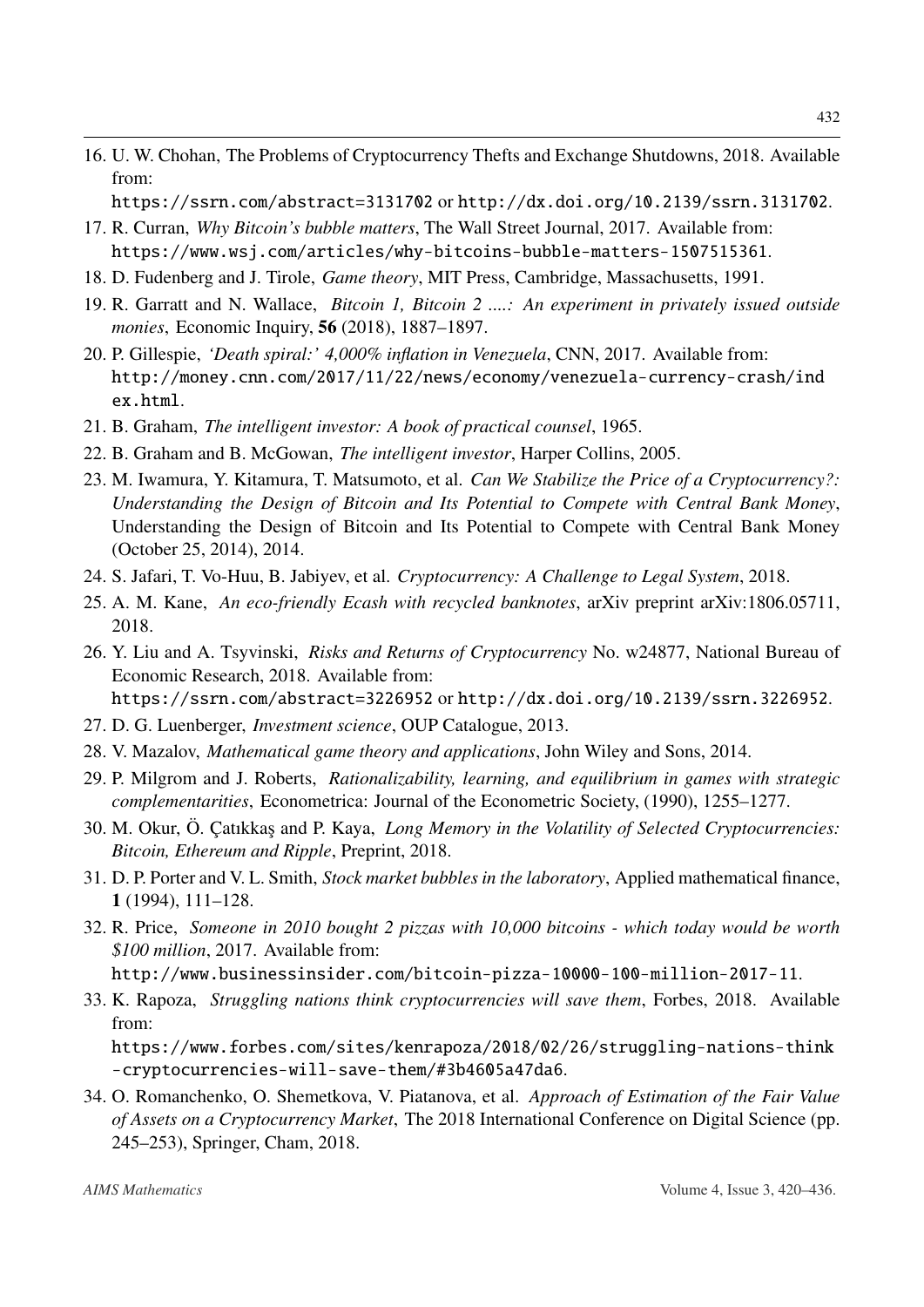- <span id="page-15-2"></span>35. V. Smith, *Bargaining and market behavior: essays in experimental economics*, Cambridge University Press, 2005.
- <span id="page-15-3"></span>36. V. L. Smith, G. L. Suchanek and A. W. Williams, *Bubbles, crashes, and endogenous expectations in experimental spot asset markets*, Econometrica: Journal of the Econometric Society, (1988), 1119–1151.
- 37. O. Schlotmann, S. Ulreich and I. Zippe, *Bitcoin: Quo Vadis? a Forecast Based on Estimated Production Costs and Investor Preferences*, 2018. Available from: <https://ssrn.com/abstract=3291543> or <http://dx.doi.org/10.2139/ssrn.3291543>.
- <span id="page-15-1"></span>38. G. White, *The millions of Americans without bank accounts*, The Atlantic, 2017. Available from: [https://www.theatlantic.com/business/archive/2016/10/fdic-underbanked-cfpb](https://www.theatlantic.com/business/archive/2016/10/fdic-underbanked-cfpb/504881/) [/504881/](https://www.theatlantic.com/business/archive/2016/10/fdic-underbanked-cfpb/504881/).
- <span id="page-15-0"></span>39. D. H. Wolpert, M. Harre, E. Olbrich, et al. *Hysteresis e*ff*ects of changing the parameters of noncooperative games*, Phys. Rev. E, 85 (2012), 036102.
- 40. K. Wu, S. Wheatley and D. Sornette, *Classification of cryptocurrency coins and tokens by the dynamics of their market capitalizations*, Roy. Soc. Open Sci., 5 (2018), 180381.
- 41. K. Wu, *Financial Markets in Natural Experiments, Field Experiments, Lab Experiments and Real Life*, Doctoral dissertation, ETH Zurich, 2018.

#### A. Appendix A: Fundamental Value and Liquidity Value

There is a temptation to stipulate that the *only* valuation of an asset is the trading price, as this price reflects the preferences and values of the buyers and sellers via the intersection of the supply and demand curves. In principle there is nothing wrong with this perspective except that important phenomena are left unexplained, and significant risks are mischaracterized as rare or low risk.

One way to examine different aspects of price or value is through the laboratory experiments such as the "bubbles" experiments introduced by [\[36\]](#page-15-3) in which an asset pays a dividend with expectation 24 cents at the end of each of 15 periods, and is then worthless. The value of this asset at the end of Period *k* is clearly given in dollars by

<span id="page-15-4"></span>
$$
P_a := 3.60 - (0.24) k. \tag{A.1}
$$

In numerous experiments, prices often started well below *<sup>P</sup><sup>a</sup>* in (*[A](#page-15-4)*.1) and soared far above this fundamental value, and eventually crashed. This persisted even in experiments in which the dividend payout had no randomness at all [\[31\]](#page-14-16). It seems difficult to deny that *P<sup>a</sup>* is a meaningful and useful quantity, particularly since it is a quantity that the trader can be assured of receiving. For example, purchasing at a trading price early in the experiment that is often below *P<sup>a</sup>* ensures the trader will gain a specific profit. If one ignores the intrinsic value, *Pa*, one would conclude that the risk is the same at any price, and likely incur a large loss during the course of the experiment. Also, it has been noted [\[8\]](#page-13-11), that in these experiments, there is a third quantity with units of price per share. This is the "liquidity value," *<sup>L</sup>*, defined as the ratio of the sum of all cash in the experiment divided by the total of all shares. Experiments that were designed to test this concept [\[10,](#page-13-12) [11\]](#page-13-13) showed that the liquidity value has a primary role in determining the size of the bubble. In fact the peak of the bubble was often close to *<sup>L</sup>*. In other words, when traders pay little attention to fundamental value, or if the fundamental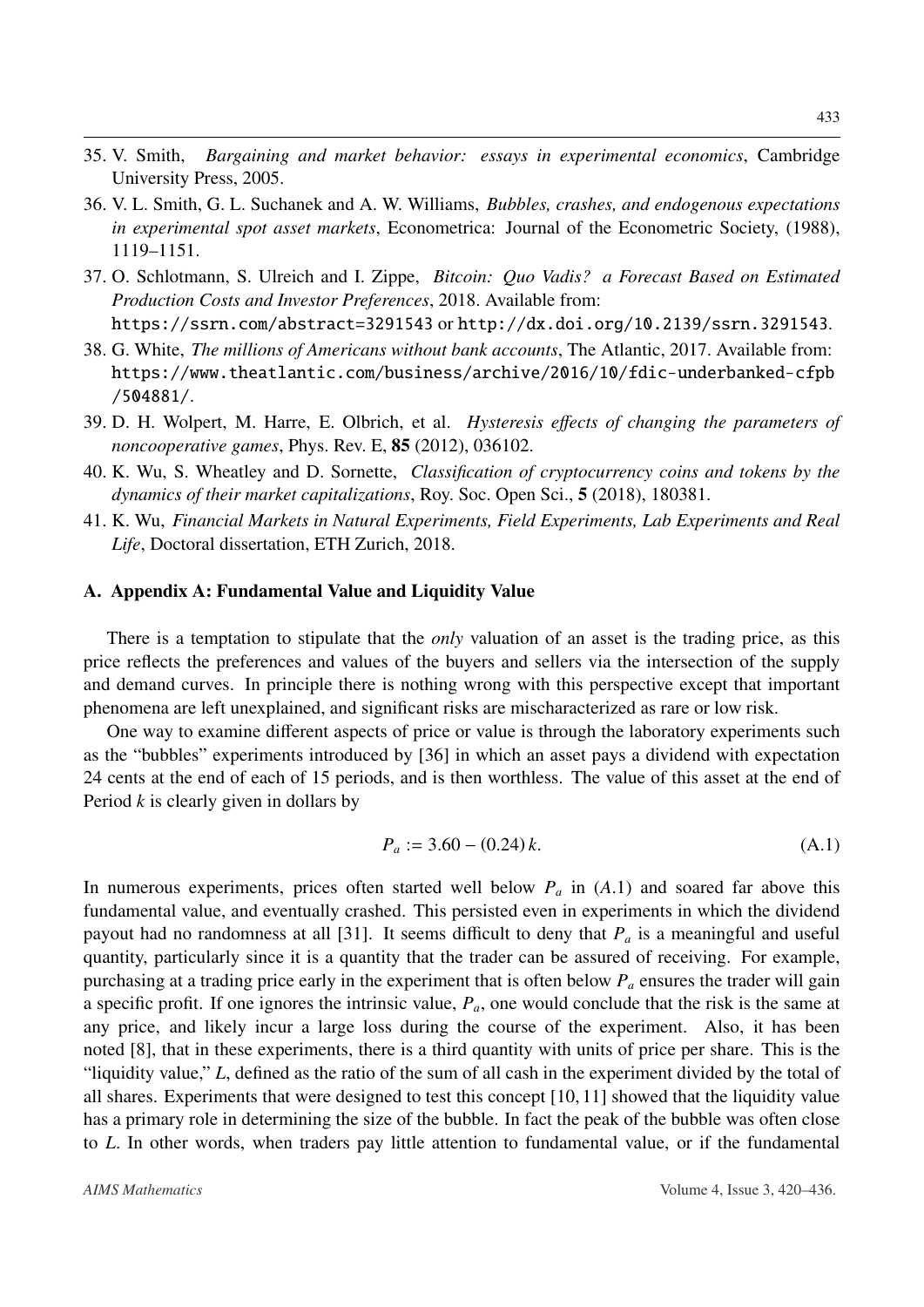value is not clear, the price drifts toward the liquidity value [\[8\]](#page-13-11). At the opposite extreme, for short term government bonds, the calculation of fundamental value is clear, as the owner is assured of a particular sum at a particular time a few months in the future. The trading price generally trades very close to this fundamental value since there are many arbitrageurs who exploit any deviations.

The vast majority of cryptocurrencies do not have any redemption value, they pay no dividends, and they do not endow holders with voting power over an entity with assets (as do stocks, for example). Thus, classical finance calculations involving expected dividends, book value, replacement value, etc., all yield a fundamental value of zero. One exception is JP Morgan's JPM Coin, announced in February 2019 which would be redeemable in US dollars. The redemption price would yield the guaranteed value, which would be *Pa*, the fundamental value, so long as the investors are confident in JP Morgan's ability to fulfil its commitment.

Ignoring fundamental or intrinsic value often leads to disastrous practical results, as investors discovered with the internet stocks in 1999, or the Japanese market in 1990, for example, when standard calculations of stock value [\[21,](#page-14-2)[22\]](#page-14-3) showed a large discrepancy between the trading price and the fundamental value.

Similarly, in theoretical development, neglecting either the fundamental value,  $P_a$ , or the liquidity value, *<sup>L</sup>*, will have the same consequencefs as overlooking any other important quantity in modeling economics problems. One obtains some results that are not consistent with observations, and has no way to rectify the situation.

Although one cannot calculate a positive  $P_a$  for the typical cryptocurrency, people are paying for these units, so that they must see some value in it. The perspective that fundamental value must be the trading price, renders the equivalence a tautology. As discussed above, a consequence of this perspective is that important phenomena are left unexplained, and an even a basic understanding of the likely price evolution becomes more difficult.

Since cryptocurrencies have no fundamental value, prices will naturally drift toward the liquidity value, which will be given by the total amount of cash available for the cryptocurrency (i.e., demand) divided by the number of units [\[10,](#page-13-12) [11\]](#page-13-13).

The absence of a non-zero fundamental value means that price will be set by the supply (which is fixed, for example, for Bitcoin) and demand in accordance with equation (1.[1\)](#page-4-2). Thus it is a calculation of demand that is key to understanding equilibrium price.

#### B. Appendix B: The roles of speculators and market-makers

1. We consider first the role of "pure" speculators who have no control of the type of trading or auction, the rules of the exchange, the enforcement of the rules, the display of orders, and the flow of information. Volatility arises endogenously due to the various trading strategies, such as trend following, and random events that motivate any of the traders. For many first time or novice traders, there is a tendency to overreact, chase a trend, or hop onto a fad. In the case of cryptocurrencies, which lack any fundamental value, any news is likely to result in an overreaction. Thus volatility can be expected to be high in the absence of any anchor. For example, Treasury bills offer a guaranteed payout, so that a small deviation from the certain payout due within a few months would be exploited by arbitrageurs and the price would be restored close to its intrinsic value. The speculators in many markets have a better understanding (compared to novice traders) of the factors that move prices within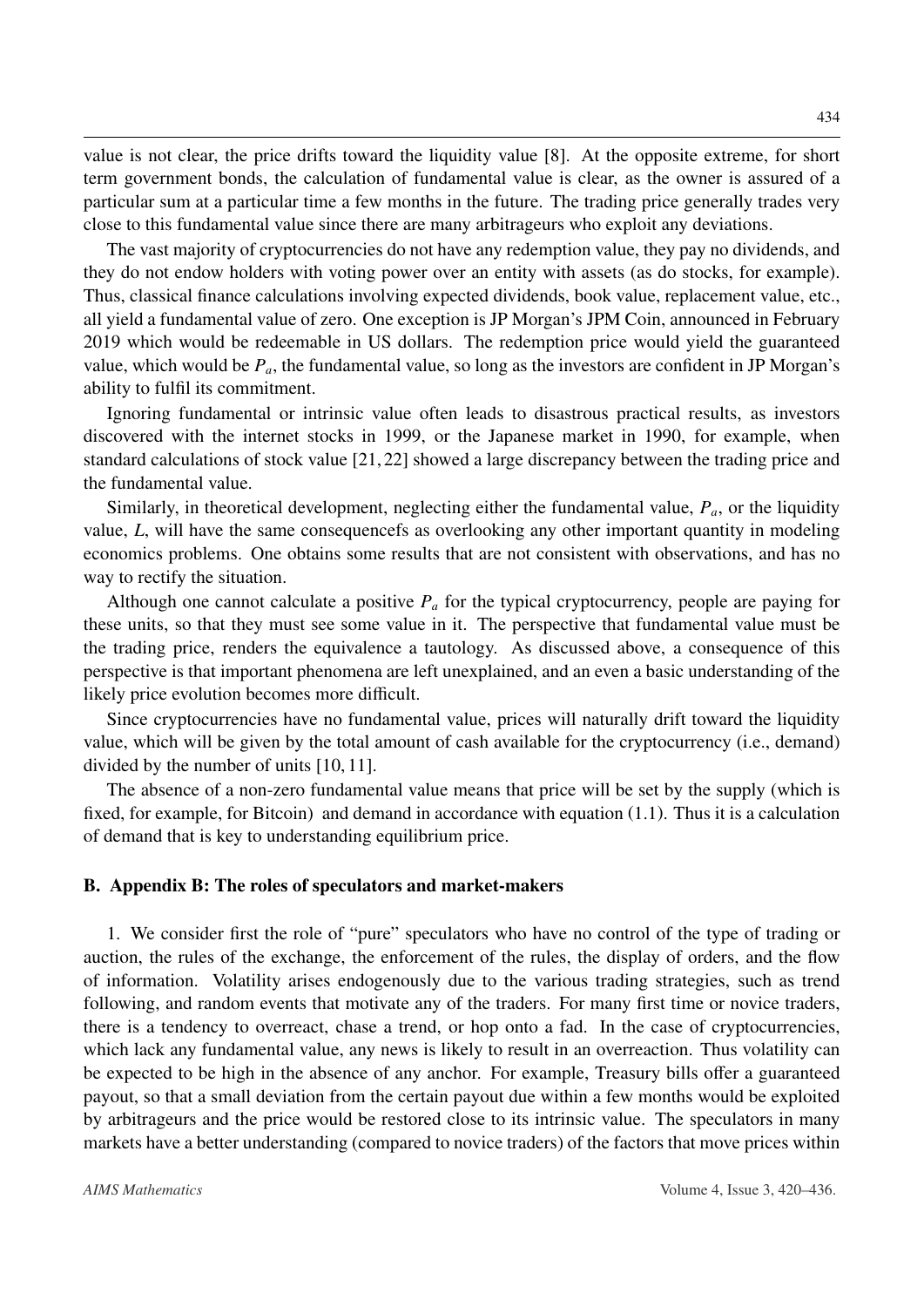a short time scale. Speculators are generally believed to lower volatility [\[6\]](#page-13-14), as they use their capital to buy when prices move unjustifyably lower. Of course, when prices exhibit very low volatility, there is no financial incentive for speculators to trade. Consequently, in an idealized setting, the short-term volatility level will be established as the minimum value at which speculators find adequate profits after costs.

2. Next we consider "speculators" in less established markets in which the rule makers, market makers, news makers are all essentially the same group. In most developed markets such as the New York Stock Exchange (NYSE) and major commodity exchanges there are precise rules designed to promote fairness and ease of trading that have been developed over many years. An example is the NYSE rule that if there are two orders to purchase a stock, it is the higher one that prevails. Surprisingly to novice traders, this is not usually a feature of most markets. In many markets there are "market makers" who are entitled to buy the stock for their own account at a lower price, even though a higher bid has been placed by a retail customer or trader. The rules of each exchange endow the market makers and market specialists with the power to buy and sell on their own account. In many well-developed exchanges, there are rules agains "front-running" whereby insiders buy on their own accounts as they become aware of a set of large orders that are entering the market. Another example on major exchanges involves "not held" trades that are placed with the market makers but are not displayed. The intention here is that a large order to sell could prompt further selling by less informed traders. By contrast, in a less developed market environment, a market insider can place a large order (but above the market price) that will immediately lead to lower prices, whereupon he can deftly purchase.

Novice traders usually make numerous assumptions relating to fairness on the nature of market rules and procedures. Unfortunately, these are generally false for less developed markets that cater to inexperienced traders. The wishful thinking of new traders seeking quick riches (or escape from a currency) provides for a healthy income for those dominating these markets in terms of making the rules (if there are any at all) and using their capital to control the volatility. For many of the cryptocurrencies, for example, it is not even clear what the rules are, or where they would be enforced. Thus, in an under-developed market, a group of participants that controls the rules of trading has numerous tools at its disposal to adjust volatility. Even the hours of trading have a strong impact on volatility. For example, it is well-known that trading around the clock leads to times periods of low volume so that a few trades can move prices much more than during actively traded times. On the other hand, in an exchange in which there is a single trade each day at a specified time, the maximum minus minimum price within one week is likely to be much lower than in 24 hour trading.

3. Another feature that can influence prices is the extent to which information on orders is displayed. The "order book" displays the array of bids and asks for the asset in continuous time. Whether or not the order book is displayed depends upon the rules of the exchange. Also, on some exchanges, the market maker can choose to display only some of the orders. In laboratory experiments [\[11\]](#page-13-13) it was shown that bubbles are tempered by the display of the complete order book.

Related to the order book are the rules under which the market maker can buy for his own account. While "front running" – the practice of buying for one's own account ahead of a large order – or "shadowing" – buying the same assets as a particular trader – are banned in some of the most developed exchanges, one cannot assume that they will be prohibited universally.

Of course, all of this assumes that there is a real market in which bids and asks are matched with